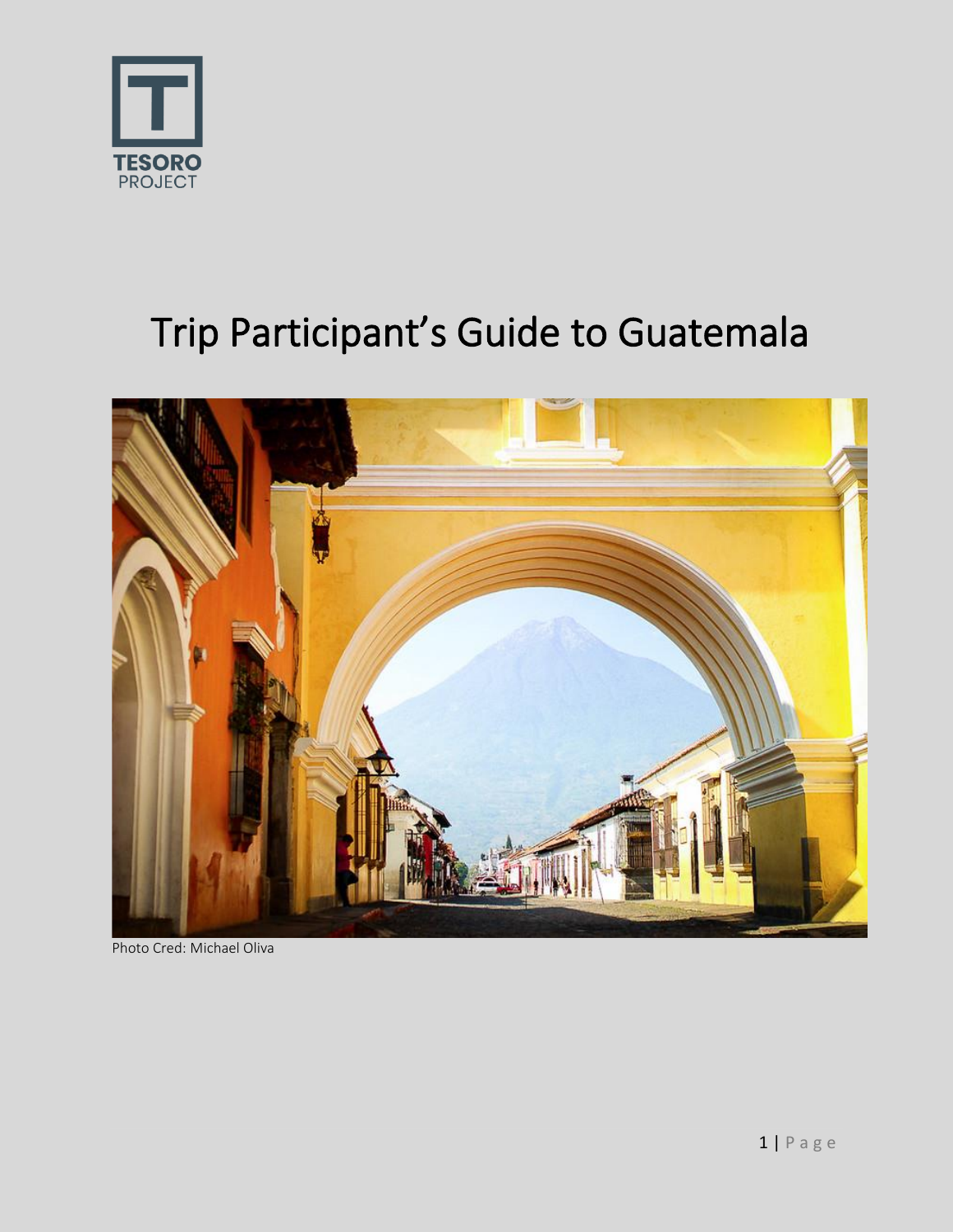

### **TABLE OF CONTENTS**

| 1. |                |      |    |  |  |
|----|----------------|------|----|--|--|
|    | a.             |      |    |  |  |
|    |                | i.   |    |  |  |
|    |                | ii.  |    |  |  |
|    | b.             |      |    |  |  |
|    |                | i.   |    |  |  |
|    |                | ii.  |    |  |  |
|    |                | iii. |    |  |  |
| 2. |                |      |    |  |  |
|    | a.             |      |    |  |  |
|    | b.             |      |    |  |  |
|    | c.             |      |    |  |  |
|    |                | i.   |    |  |  |
|    |                | d.   |    |  |  |
|    | e.             |      |    |  |  |
|    | f.             |      |    |  |  |
|    | g.<br>h.<br>i. |      |    |  |  |
|    |                |      |    |  |  |
|    |                |      |    |  |  |
|    | i.             |      |    |  |  |
| 3. |                |      |    |  |  |
|    |                | a.   |    |  |  |
|    |                | b.   |    |  |  |
|    |                | c.   |    |  |  |
|    |                |      | i. |  |  |
|    |                | d.   |    |  |  |
|    |                | e.   |    |  |  |
|    |                | f.   |    |  |  |
|    |                | g.   |    |  |  |
|    |                | h.   |    |  |  |
| 4. |                |      |    |  |  |
|    | a.             |      |    |  |  |
|    | b.             |      |    |  |  |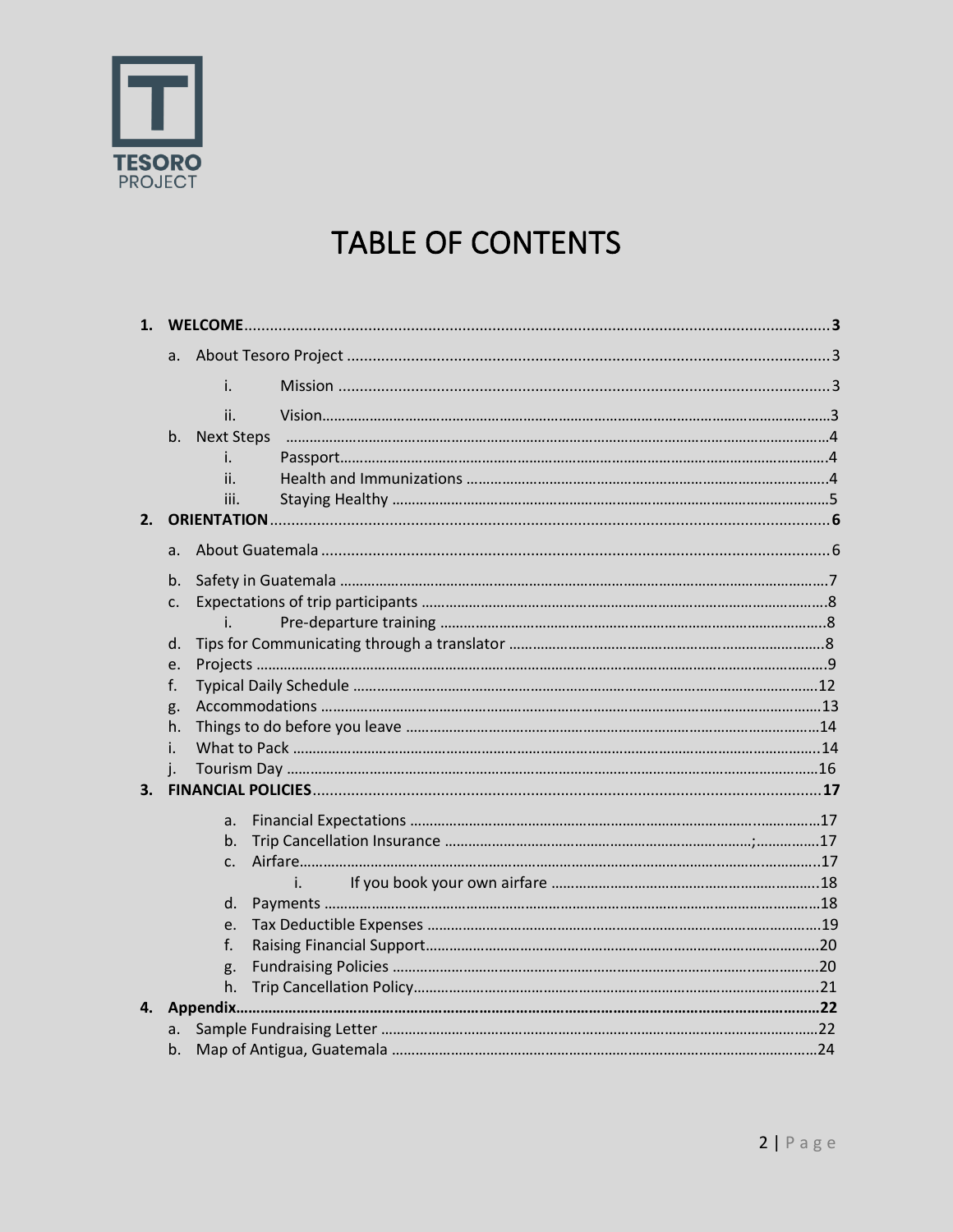

## WELCOME

**Thank you for signing up to be a part of a Tesoro Project service trip. Below you will find some important information regarding financial policies, fundraising, and expectations as a Tesoro trip participant. We are excited to have you as part of the Tesoro family and look forward to serving alongside you in Guatemala.** 

### About Tesoro Project

Tesoro Project is an international non-profit organization that connects healthcare clinicians and students to service-learning experiences with an emphasis on providing rehabilitation (PT, OT, Speech therapy) to people living in poverty. We currently work in Guatemala City, Guatemala with a community of approximately 13,000 people that have virtually no access to health services. The community members that we serve primarily live and work in Zone 3, which is the city garbage dump. They are the living in extreme poverty, typically on less than \$2.00 per day. We have extended our area of service to Chiquimula, Guatemala serving in the El Barreal community and a local community center. During our service trips, we not only provide rehabilitation services, but also educational seminars on various health related topics to the community members and the local healthcare providers. We endeavor to work alongside the local therapists so that we can build collaborative and sustainable relationships in order to best reach the community. We believe education is power.

## Mission

Tesoro Project is on a mission to empower healthcare leaders and students to heal and transform lives in developing communities.

## Vision

Our vision is an inspired global healthcare network that enhances the quality of life in underserved communities.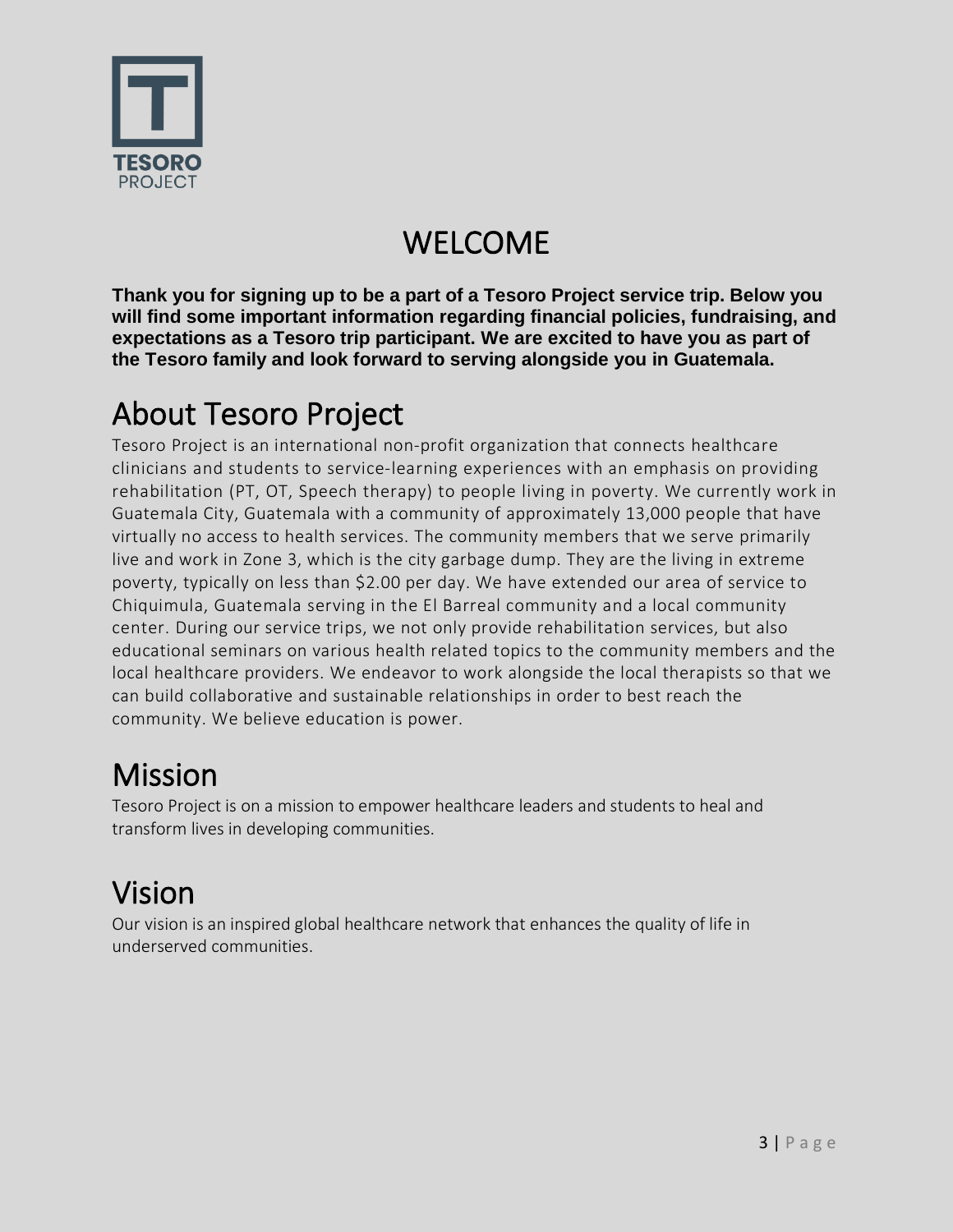

## Next Steps

### Passport

A passport is required to travel to Guatemala and must be valid for 6 months after the date of your RETURN to the U.S. at the completion of your trip. For example, if your return to the U.S. is on January 15, your passport must not expire until after June 15 of that year. During busy times, passport applications can take many months to process. Make sure you stay on top of your application process. You can find out more information here to obtain your first or renew your passport[: https://travel.state.gov/content/travel/en/passports.html](https://travel.state.gov/content/travel/en/passports.html)

## Health and Immunizations

We recommend that all trip participants first consult their primary care physician before receiving any vaccinations. Your travel clinic will be able to give you information for what is required and recommended for travel to Guatemala. At this time, Guatemala requires

- Evidence of receiving a complete two dose COVID-19 vaccination course (or one dose for Johnson & Johnson), with the final dose being administered at least two weeks before beginning your trip to Guatemala; and
- Proof of a negative COVID-19 PCR or antigen test from a certified lab conducted no more than three (3) days prior to check in at the airport or arrival at the land border.

As always, use common sense when traveling. Wash your hands frequently and avoid touching your face. Carry hand sanitizer with you and Clorox wipes to disinfect any surfaces that you feel is necessary. At this time, face masks are required in Guatemala both indoor (in public places) and outdoor.

If you are sick prior to departure, you will need to cancel your trip to avoid spreading any illness to the patients or the team.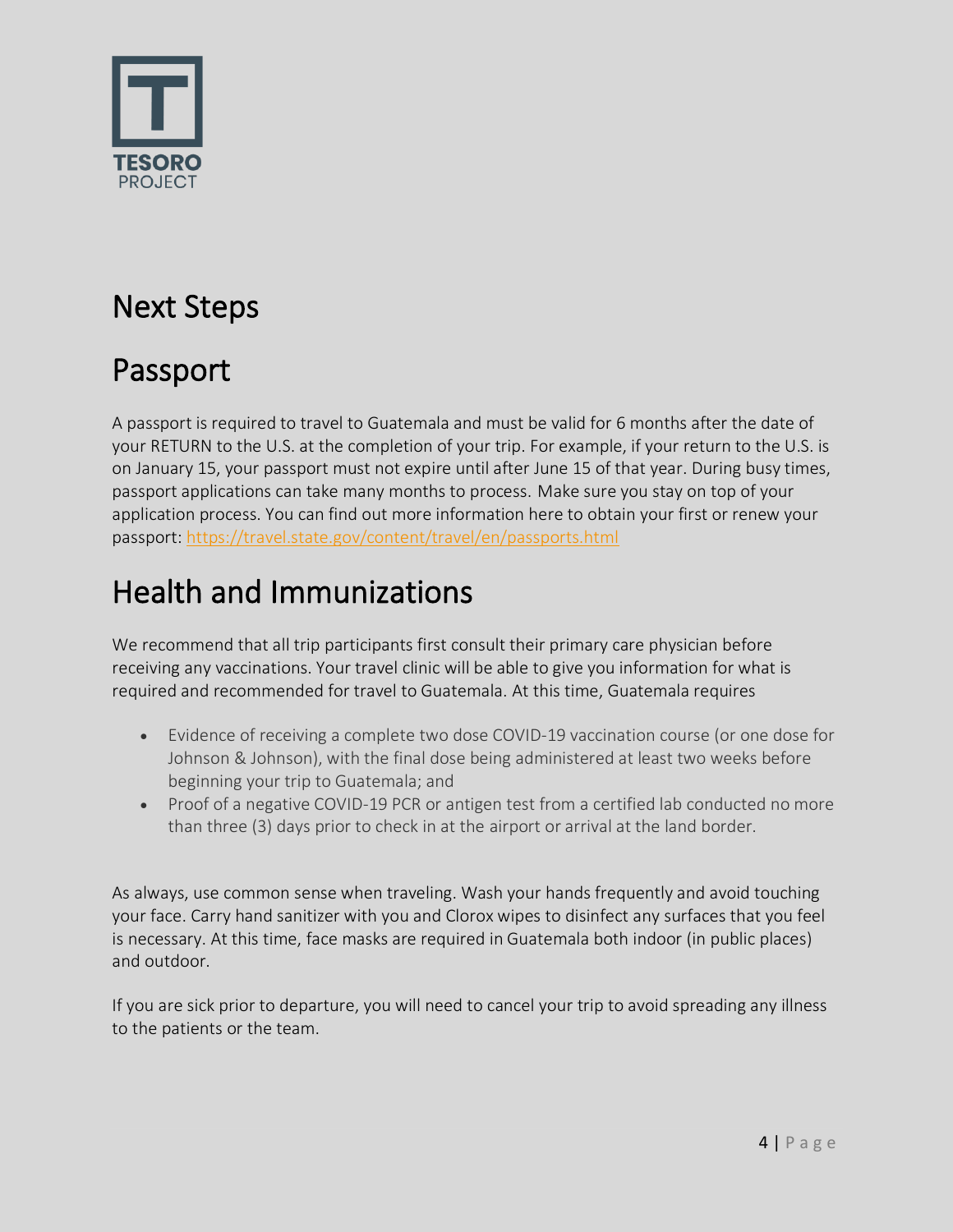

## STAYING HEALTHY

Here are a few guidelines to help you stay safe and healthy throughout your trip.

- Only bottled or filtered water is considered safe for drinking. Other safe alternatives include soda or drinks made with boiled water such as coffee or tea. Consider drinking sodas through a straw.
- Elements like elevation, temperature, and activity level require you to drink enough water to stay hydrated each day. We recommend bringing a water bottle to refill throughout the day.
- Be on the safe side, and use filtered water to brush your teeth.
- If your stomach starts to feel upset by the food, consider a tummy soother (like probiotics or Pepto-Bismol), which will provide relief and help your body process new foods. While traveling you are exposing your body to new foods and thus new bacteria may upset your system. Depending on your gut health, you may be more sensitive to new foods. If you are unsure about a food you have been offered, you are better off politely declining. Never eat food from street vendors. Avoid strawberries. Do not eat any food patients may bring you. You may accept it, thank them, but politely decline consuming it. Eat from reputable restaurants and any food provided by our community partners has been vetted so it's safe to eat.

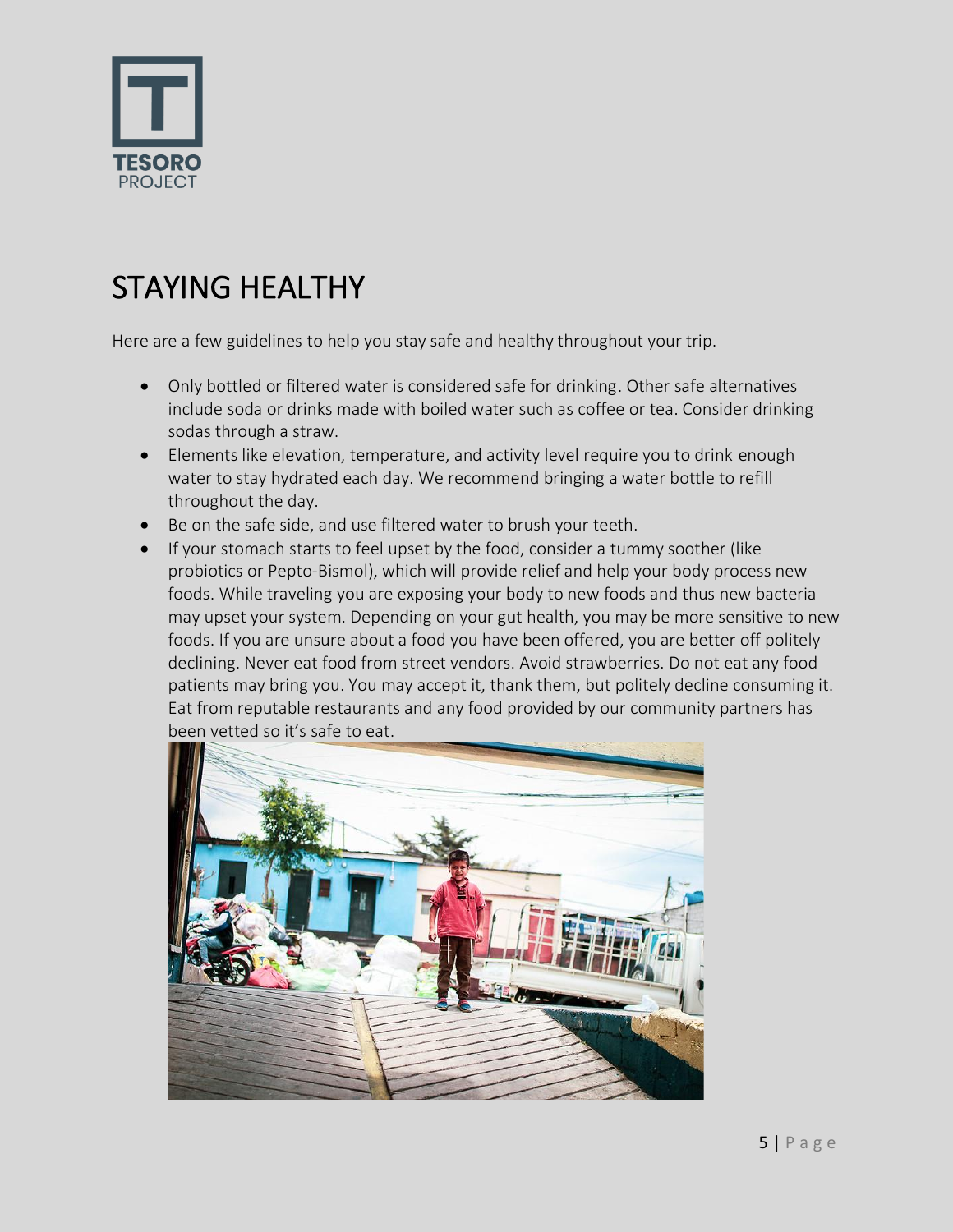

## **ORIENTATION**

### About Guatemala

Guatemala is home to over 16 million people with approximately 5 million people living in Guatemala City. More than half of the population in Guatemala lives below the poverty line. Guatemala City is home to the largest landfill in Central America spanning over 40 acres; over  $1/3$ <sup>rd</sup> of the country's total trash ends up in the landfill. Often referred to as "scavengers", the people who live in the community surrounding the dump work in it to earn their income of less than \$2 per day, placing them in extreme poverty. They have poor living conditions and lack access to healthcare resources. These people who pick through the trash looking for "treasures' to sell often see themselves as no better than the trash that they sift through. We believe that these people are God's treasures ("Tesoro=treasure in Spanish). These are the people who we aim to serve during Tesoro Project's service trips.

Guatemala is the "Land of Eternal Spring." Guatemala City and Antigua are at an altitude of approximately 4000-6000 feet resulting in a mild climate. Temperatures can get up to around 85 degrees during the day and cool off into the mid 50's at night. The rainy season is from May to October.

Guatemala is in the central time zone, however, does not observe daylight savings time and therefore is in MST (mountain standard time) from April-October.

Typical food in Guatemala consists of chicken, rice, beans, tortillas, vegetables, and fruit. All food provided during your trip has been washed and cooked with bottled water to ensure the highest level of safety. Food should not be eaten from street vendors, if it is not pre-packaged, and all fruit should be peeled prior to consumption. Tap water is not typically safe to drink in Guatemala. Clean, bottled water will be available for you to fill any water bottles. It is also recommended to brush your teeth with bottled water.

The local currency in Guatemala is a quetzal. Exchanging money in the airport is not recommended because it is expensive and will slow down the group's exit from the airport. Most stores will take credit cards or American dollars. If American dollars are used, change will most likely be given in the local currency (quetzals). If you do wish to have some quetzals, then you can withdraw from an ATM in Guatemala.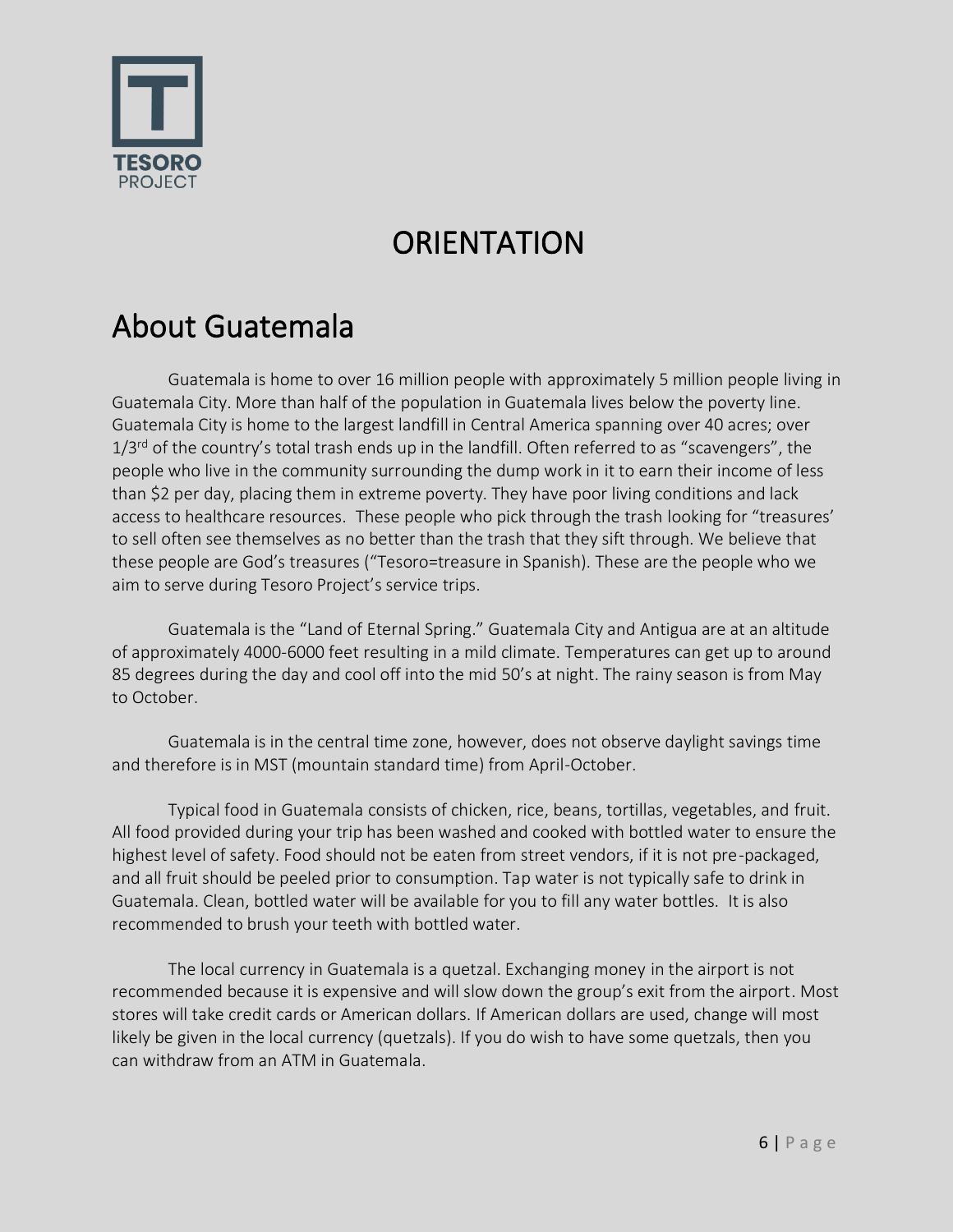

Most cell phone providers offer the ability to use their services in Guatemala. This is something each participant needs to check into prior to leaving if you are wanting to use your phone while on the trip.

Do not flush toilet paper or anything else other than what comes out of your body in Guatemala City. Some restaurants and modern buildings have the proper plumbing, however, most places do not. There will be a trashcan located in the bathroom/ bathroom stalls for disposing of toilet paper that is used. You may wish to bring some plastic bags to bag up used toilet paper. You may even wish to bring your comfy toilet paper from home (expert tip). At the hotel in Antigua, you may flush paper.

### Safety in Guatemala

Poverty is widespread in Guatemala, especially in the dump community. We never enter the dump community without security provided by Potter's House. Our place of lodging has 24 hour security guards and is gated. To increase safety for yourself, please adhere to the recommendations below:

- It is not safe to have your phone out when walking around Guatemala, especially in the dump community, or while driving in cars. It is not uncommon for people to come to the car window and try to steal the phone if one is visible. So keep it hidden away and if approached, surrender your phone.
- Hide your wallet under your clothes or in a bag. Keep your bag/wallet close to your body at all times.
- Do not wear expensive jewelry.
- Do not go anywhere alone.
- If you have tattoos, you should keep them covered while working with our community partners. In Guatemala City, tattoos are associated with gang membership and criminal activity. A gang member who sees your tattoo may assume that you are a member of a rival gang trespassing on his turf and try to eliminate the threat (you).
- Everyone should avoid wearing tight or transparent clothing or clothing that exposes chest, bellybutton, or other parts. Guatemalans tend to be more modest and the society is very patriarchal, so plan accordingly to be respectful by dressing modestly.
- Do not touch animals in the garbage dump community (dogs, cats, rats, etc).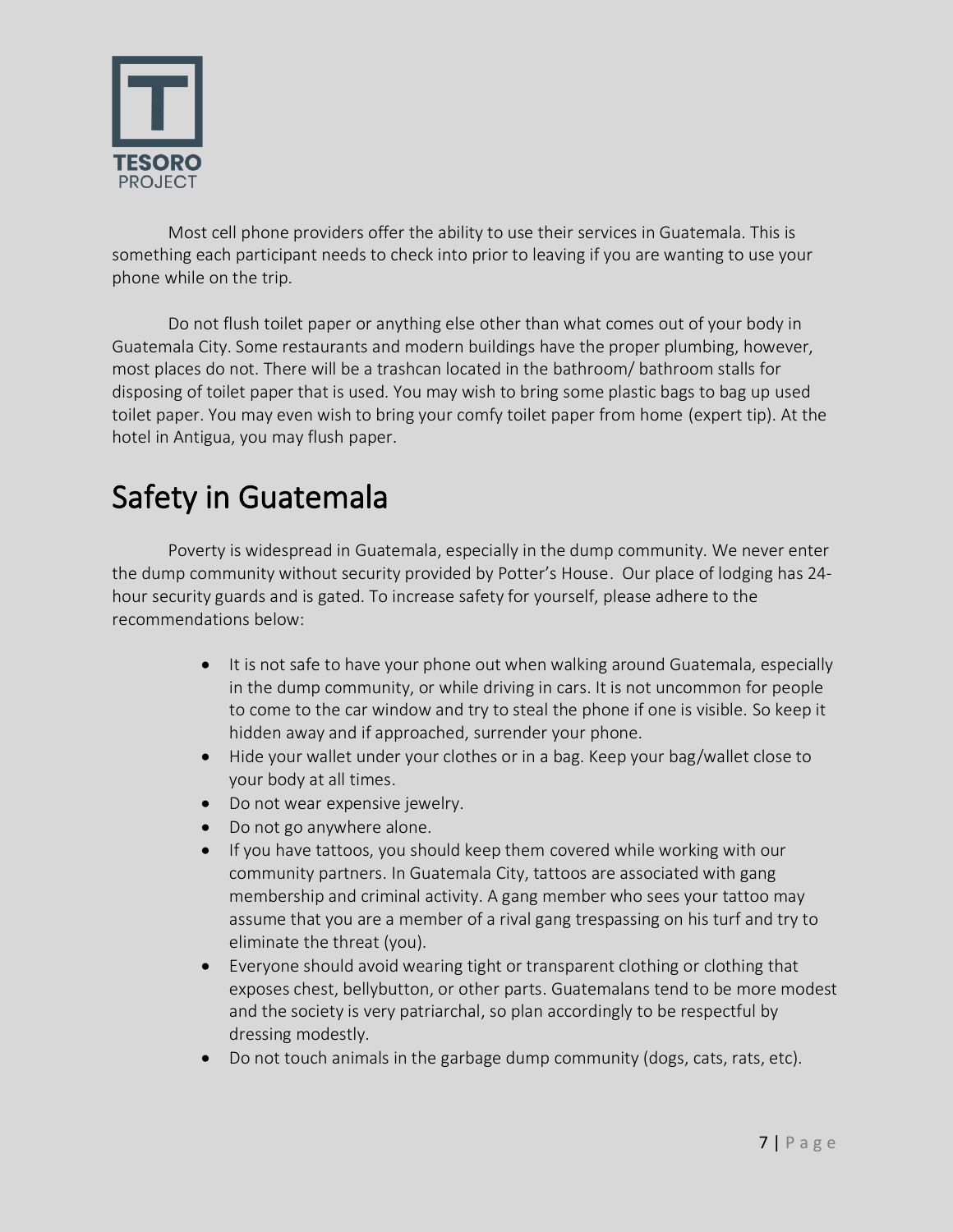

#### Expectations of Trip Participants

Team members are expected to live and breathe by these three principles while in Guatemala

- 1. *Flexibility-* Let "this is Guatemala" be your mantra during your week. Your schedule and your activities will all change. Expect it and embrace it by being flexible.
- 2. *Cultural Sensitivity* Respect and embrace the different cultures and beliefs. Our community partners may have a different worldview than you do. Respect the rules of our partnering organizations.
- 3. *Service-Learning* This is a service-learning trip. Embrace serving our community partners and learning from them without forcing the American way of doing things.

## SUPER IMPORTANT: Pre-departure Trainings

Dates for pre-departure trainings will be provided by your trip coordinator. Pre-departure trainings (PDTs) are an essential part of Tesoro service trips. These meetings are more than just relaying information, but builds team relationships, cultivates a spirit of humble service to our community partners, and aims to provide insight on ethical and cultural dilemmas that we may encounter on our week of service. We very much want to be an effective team when we are present for our partners and patients in Guatemala. Please make every effort to attend these meetings, share with the team your wisdom, gifts and insights and be ready to have an awesome week of service by being fully engaged and prepared. If you cannot attend this training, please let your trip leader know ASAP. If you do not reside in the city where the trainings take place, there will be an option to join in an online format.

### Tips for communicating through a translator

- Speak to the person you are talking to rather than the translator
- Speak slowly and clearly using simple phrases
- Avoid medical jargon or slang, it may be hard to translate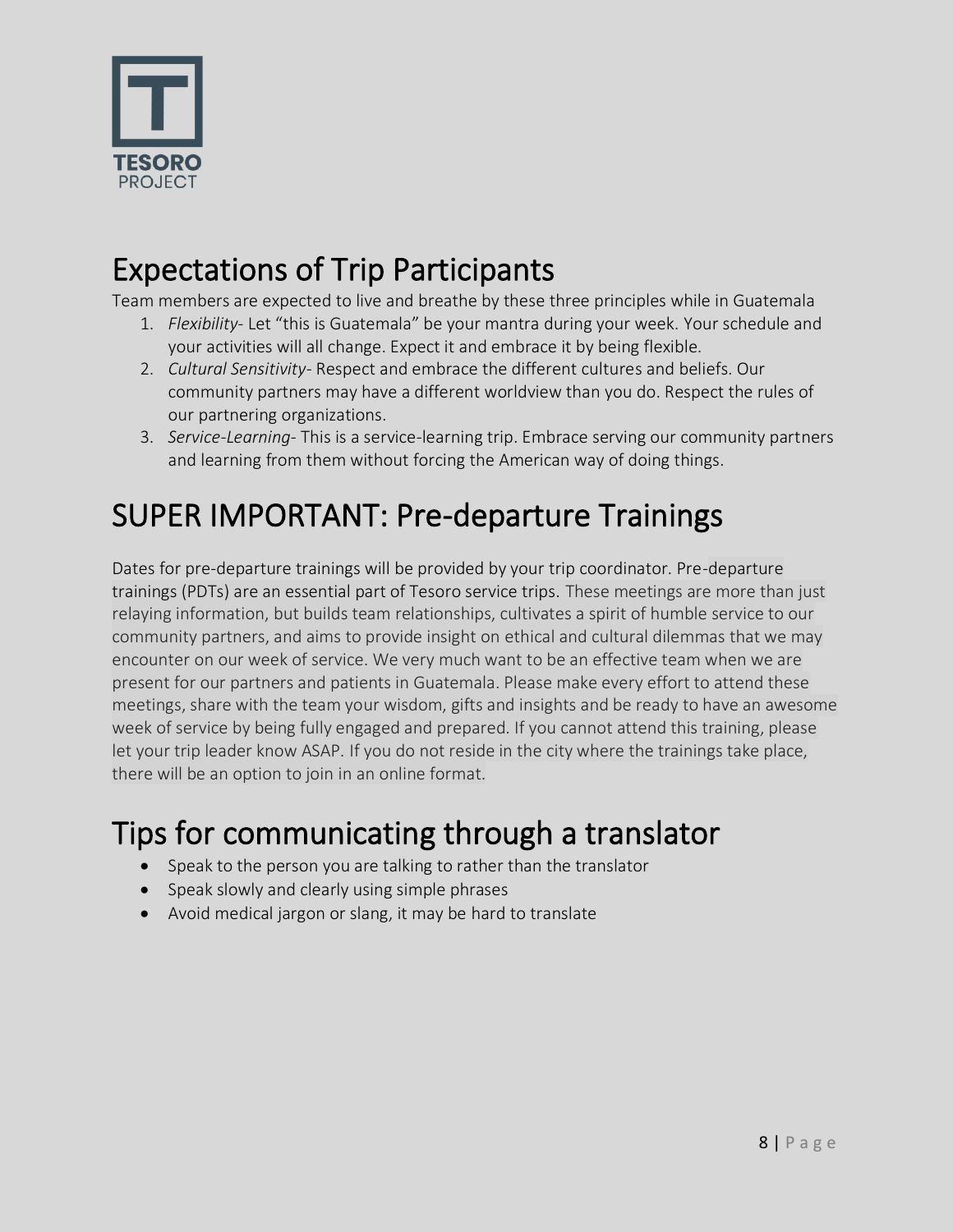

## PROJECTS

The Shalom Foundation's Moore Pediatric Surgery Center addresses the desperate medical and health needs of poor children in Guatemala. In Guatemala, children under the age of 18 represent approximately 50% of the total population. Approximately 59% of people live below the poverty line (living on less than \$1.25/day) and 23% of the population live in extreme poverty. Guatemala also has the highest level of chronic malnutrition in Central and South America. The extreme poverty and lack of adequate education are often the causes of malnutrition and birth defects seen at The Moore Center.

The healthcare system of Guatemala is so broken that critical medical care is widely unavailable to the 59% below the poverty line. Guatemala has one of the poorest healthcare systems in Latin America. The Moore Center provides surgeries for children that span various specialties: orthopedics, plastics, lip/palate, dental, ophthalmology, and general surgery. During the course of one-week Medical Mission Trips to the Moore Center, medical teams travel to Guatemala to work with local medical specialists and provide surgical care to the poor with the 12,000 square foot modern surgical facility.

During the week of service provided by Tesoro Project, our goal will be to work alongside surgeons, patients and their families to educate them on how to perform exercises at home once they are discharged. Patients will all be under the age of 18 and will have had a surgical procedure recently or will be returning for a check-up following a prior surgical procedure. The clinic will most likely be a 12'x12' room with 2 cots for use to have patient consultations. The **Potter's House** is a Christ-centered organization founded by two Guatemalan women who were inspired to take-action through their experiences working with people living in extreme poverty in Guatemala City's trash dump. For more than 30 years, they have been walking alongside poor individuals, families, and communities to develop long-term relationships and community centers. Potter's House seeks to deliver five holistic developmental programs through the community centers to address the complex nature of poverty: Family Development, Education, Health and Nutrition, Micro-Enterprise, and Community Development. Potter's house defines and addresses the 8 forms of poverty: Spiritual, Intellectual, Poverty of Affection, Poverty of the Will, Physical, Poverty of a support network, poverty of civic involvement, and economic. From physical to spiritual to mental transformation, their goal is to empower the poor across Guatemala to make significant changes in their own lives and communities.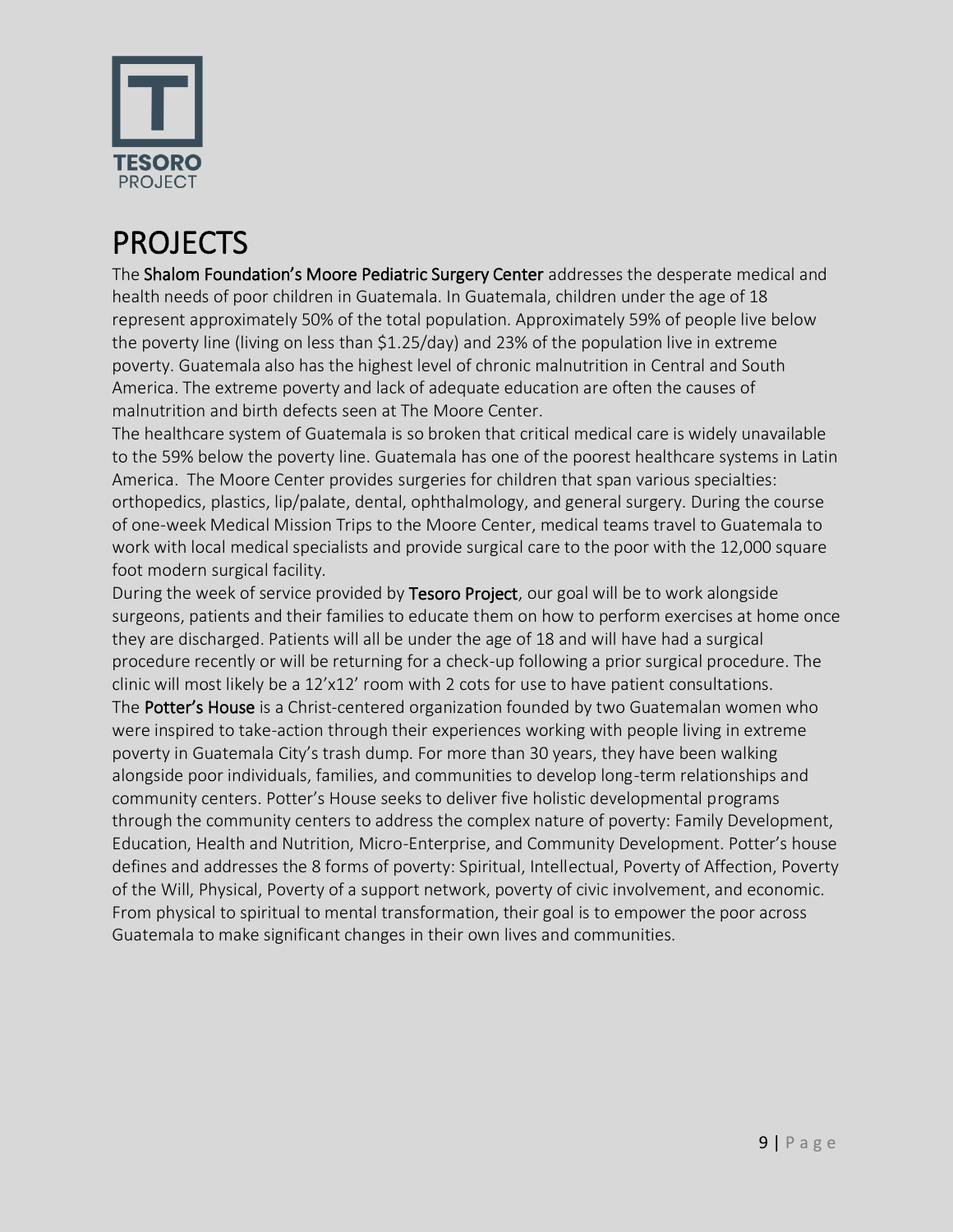



During our week of service, the Tesoro Project team will provide a rehabilitation clinic to address a variety of needs from the pediatric to adult population. Diabetes is a common condition seen in the adult population. Additionally, many previous patients have had musculoskeletal injuries from long hours spent cooking (making tortillas) or bent over shifting

through the trash in the garbage dump. We will also be working alongside a family to help them modify or build a cinder-block home in the garbage dump community. We encourage you to get to know the family that we will be serving and spend time listening to their story!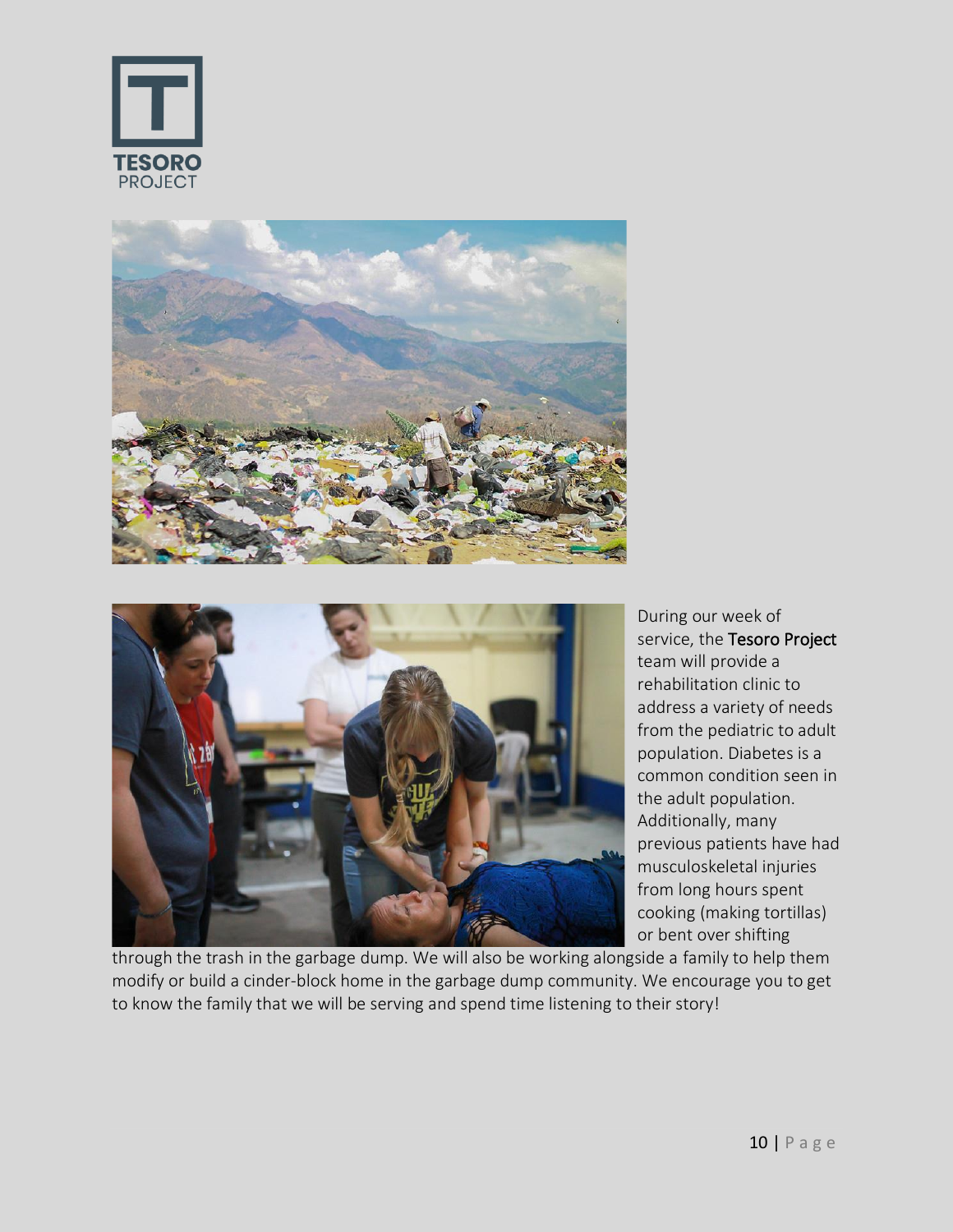



Alida Espana Arana is a Special Education Center that provides attention to 0-14 year old children with intellectual, physical, and sensory/hearing disabilities. The main objective is to facilitate learning and promote development. The school services 450 children and is the only public school in Guatemala City dedicated to these services for this population. In the country, there are only two schools and there is a waiting list of approximately 400 children to attend. The school does not charge

patients because it is a government organization. Resources are limited; however, the school is in good condition and clean. It was founded over 40 years ago. All teachers are professionals. They have two shifts: 8-12 and 1-4:30 with a lunch in between. There is also a pool for aquatic therapy.

Hospital Materno Infantil Juan Pablo II is a maternity and pediatric hospital. Lidia is a physical therapist and teaches at a local university. She has several OT/PT students working with her each day serving a pediatric population 0-18 years of age. Patients typically pay \$5.00 per week for therapy services, receiving therapy 3 times per week. Lidia has requested that we provided education to her staff and students and work alongside them for collaborative learning during our few days with them.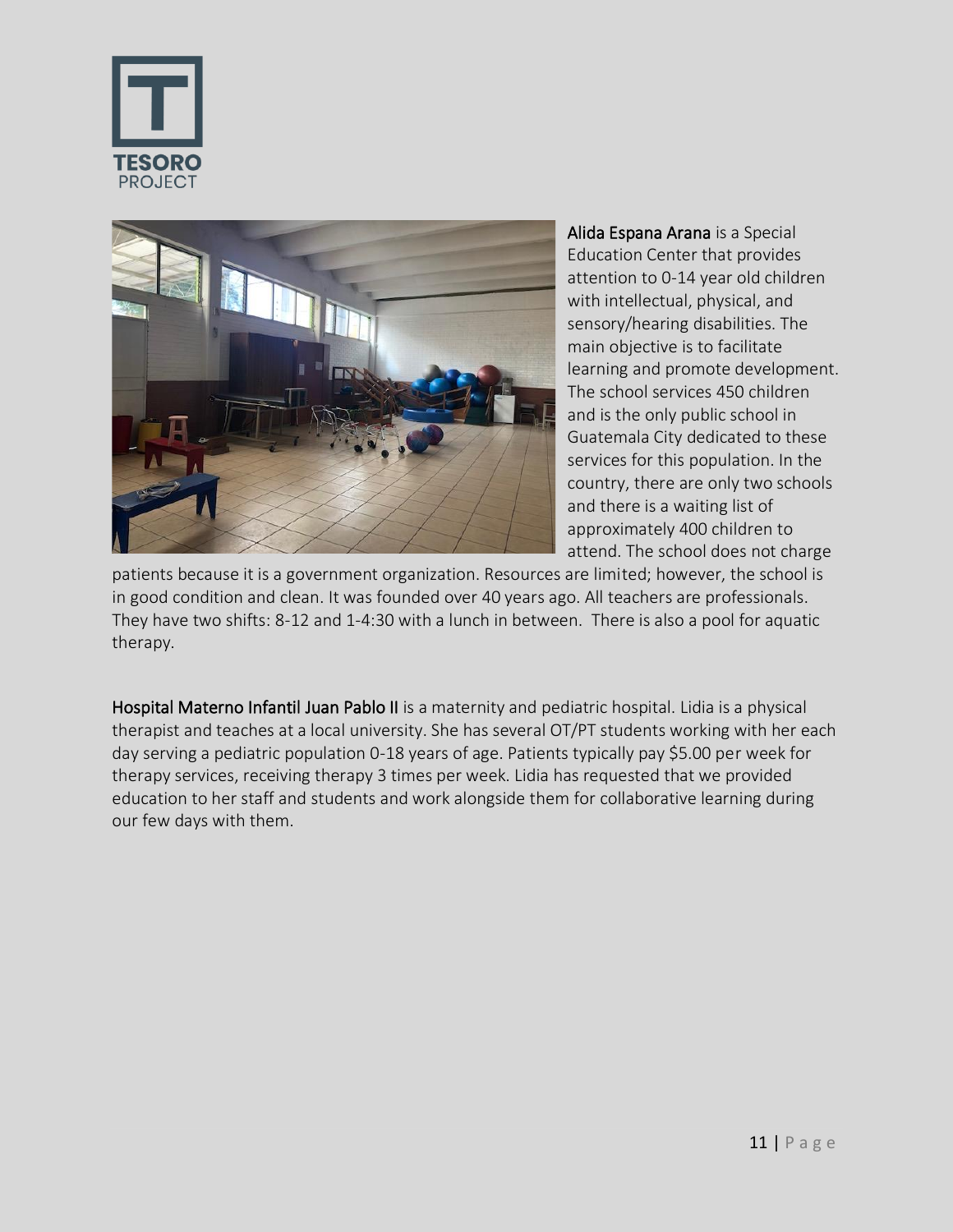



Juan Pablo 2 Maternity and Infant Hospital

### Typical Daily Schedule (will vary by teams)

| 7:00am-8:00am      | <b>Breakfast</b>                                           |
|--------------------|------------------------------------------------------------|
| 8:15am             | Get on the Bus                                             |
| 8:30am             | Leave for Potter's House                                   |
| 9:00am-4:00pm      | Projects (clinics, house build, educational seminars, etc) |
| 4:30 <sub>pm</sub> | Leave for Seteca                                           |
| 5:00pm-Dinner      | Recreation time/ Free Time                                 |
| Dinner-Bedtime     | Debrief, games, etc                                        |

All participants will be provided with their assignments for the day at dinner or debrief the night before. You do not have to be at breakfast at 7am and there is not official "bedtime." It is expected for you to be on the bus each morning at the departure time*. If you are not present the bus will leave without you*. Everyone is free to do as they please before leaving Seteca for the day and when re-turning home with the exception of de-briefs. All participants are required to be present for debriefing. Schedules are subject to change. It is important to be flexible. You are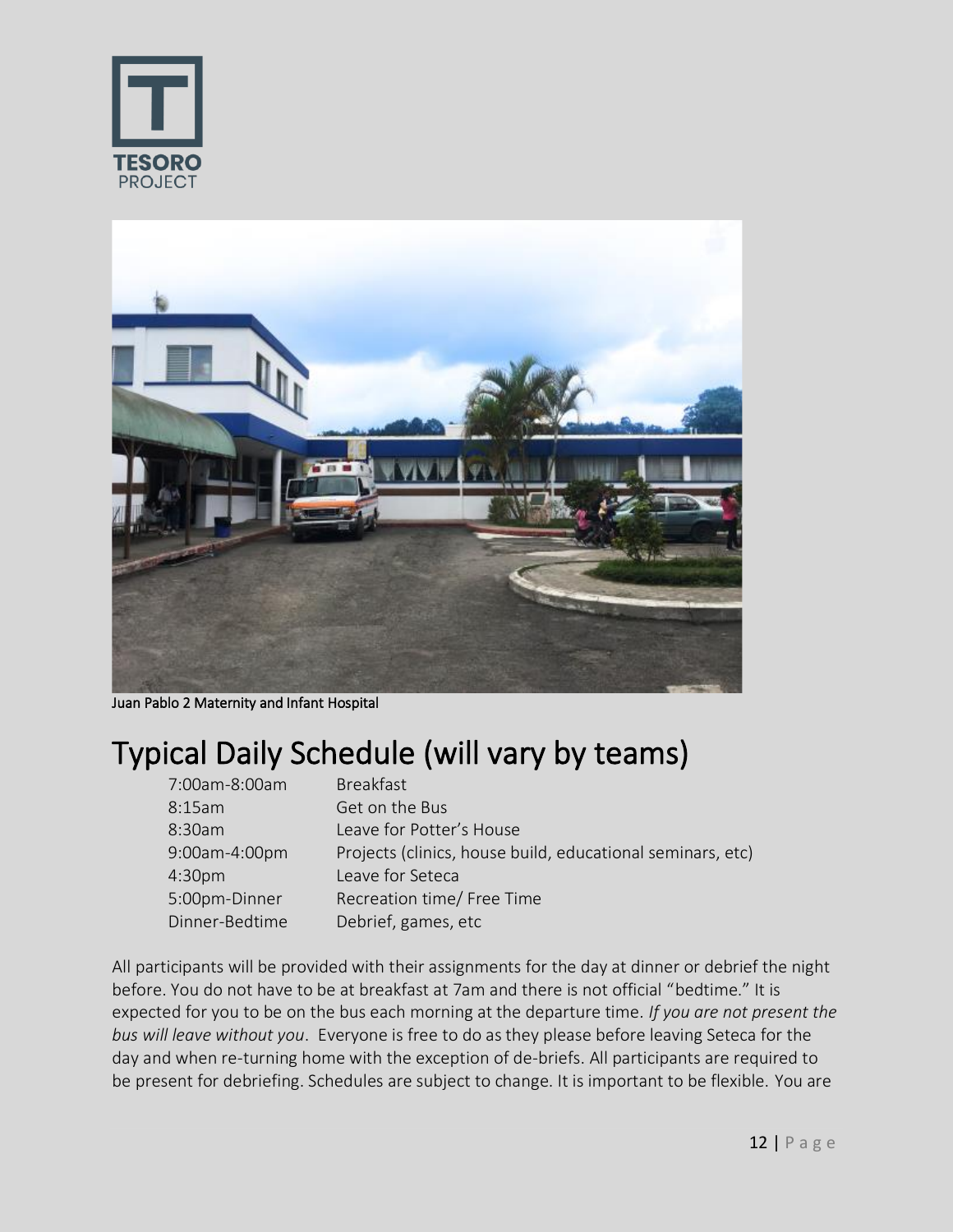

not allowed to leave the Seteca property unless prior permission has been granted. It is unsafe to walk around outside of the Seteca property.

### Accommodations at Seteca

Housing is provided by one of our local partners, Potter's House, at a local seminary. People from all over Guatemala and adjacent countries take courses at Seteca. It is surrounded by a concrete wall with a gate that is guarded by 24-hour security. The rooms have twin beds with 2-3 beds/ room. There is a community bathroom on each floor with multiple stalls as well as multiple showers for bathing. The showers do have doors. There is a cafeteria where breakfast and dinner are served, each participant will get a meal ticket for each meal. There is a small cantina with drinks and snacks, however, it only takes local currency. Seteca also has multiple grass fields that can be used for soccer, ultimate frisbee, workouts, etc. There are also many places around the campus for quiet time/ time of reflection.

#### What is provided at Seteca

- Towels
- Sheets
- Pillows
- Coffee
- Sugar
- All meals
- There is a café that serves ice cream and snacks (it only takes local currency)

Address: (You will need to provide this on your custom forms on the airplane upon arrival and give to your driver if you are arranging your own transportation) Seteca

Avenida Bolívar 30-42 Zona 3

Guatemala, Guatemala 01003 Website lin[k: https://www.seteca.edu/recursos/casaseteca](https://www.seteca.edu/recursos/casaseteca )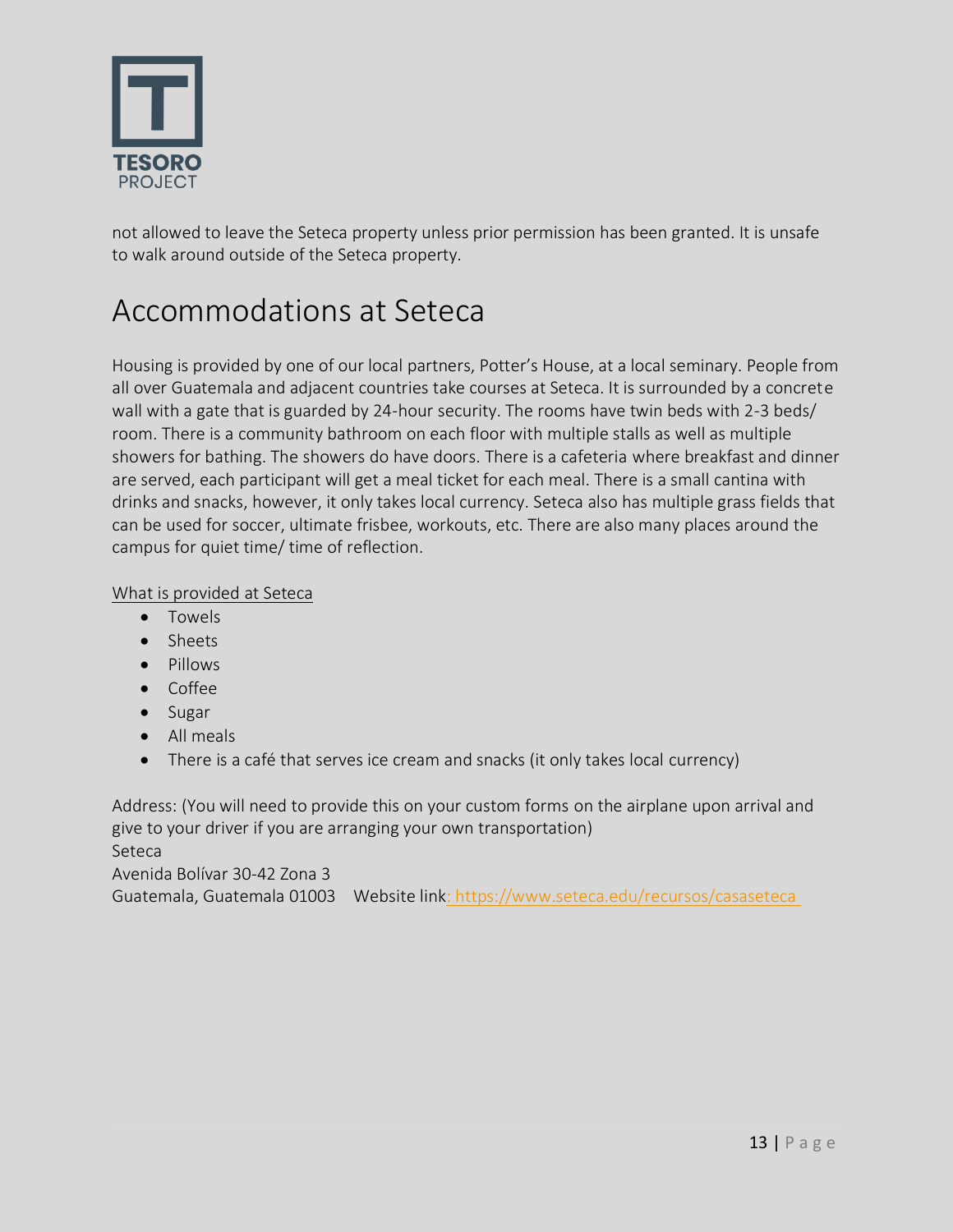



### Things to do before you leave

- Call your credit card company and inform them you are traveling to Guatemala
- Contact your phone company for international plan options, if you are planning on using your phone in Guatemala
- Download music and movies, WiFi is spotty
- If you don't speak Spanish download the app Physical Therapy Spanish or MediBabble to your smartphone and start practicing. Also recommend the audiobook: Spanish for the Busy Medical Professional.
- Enroll in Smart Traveler Enrollment Program (S.T.E.P)<https://step.state.gov/step/>
- Check with your physician about any travel-related vaccines and medications needed: <https://wwwnc.cdc.gov/travel/>

#### What to Pack

General Rule: enough clothing for 5 days of work (house build/clinic attire) plus one day of tourism.

Work Day (House project, bunk beds, etc)

- Pants: Old jeans or scrubs are best.
- Old tennis shoes: you will not likely want to bring them home. Paint and cement are used a lot these projects
- Tee shirts: long or short sleeve (avoid offensive language or symbols on the t-shirt)
- Work gloves
- Knee pads (if you want them for kneeling in the clinic or at the house build)
- Protective eye wear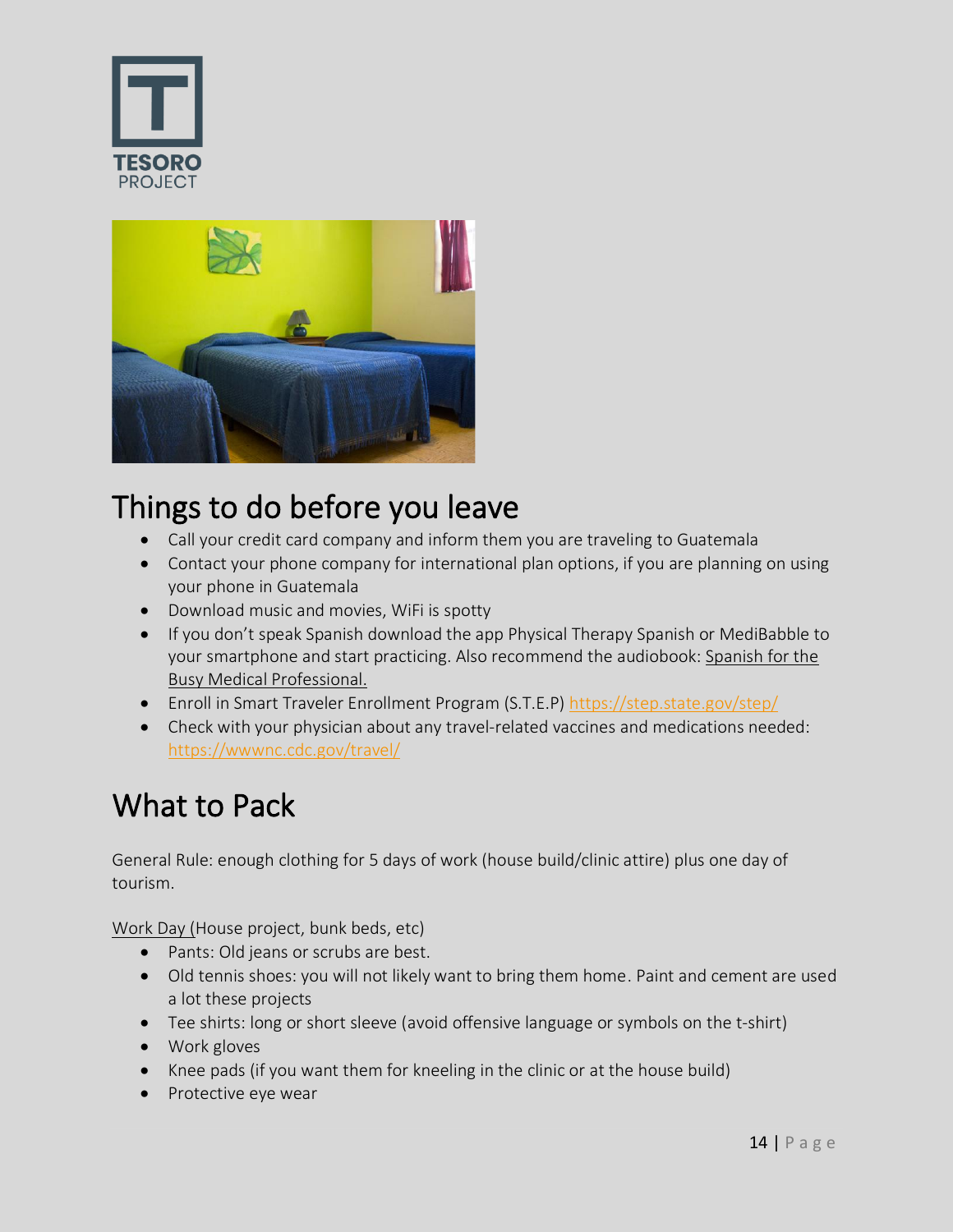

- Hat
- Sunglasses
- Sunscreen
- Water bottle ((there will be a place to refill your bottles with safe water)
- Supplies: Paint brushes, rollers, trowels (tbd based on project)

#### Clinic Days

- Pants: jeans or scrubs. Should be a little nicer than work day.
- Tennis shoes (can be the same pair you use for workdays)
- T-shirts, either long or short sleeve (avoid offensive language or symbols on the t-shirt)

#### Tourism Day

- Money for souvenirs
- Can wear shorts/dress/tank tops
- Modest Swimsuit for pool at hotel
- Shoes for hiking

#### Daily items

- Shower shoes
- Pajamas
- Socks
- Underwear
- Toiletries (soap, shampoo/conditioner, razors, etc)
- Medications (Pepto-Bismol, Imodium, Probiotics, Tums, Advil, Prescriptions)
- Work-out clothes (if you want to work out)

#### Misc Items

- Pens (have a pen with you on the flight because you will need to fill out customs formsdo this on the plane and quickly exit to get in the customs line with your paperwork already filled out)
- Journal
- Games, cards (for hanging out in the evenings)
- Light jacket, it can get chilly in the evening
- Light rain jacket
- Mosquito repellent
- Sunscreen
- Backpack
- Snacks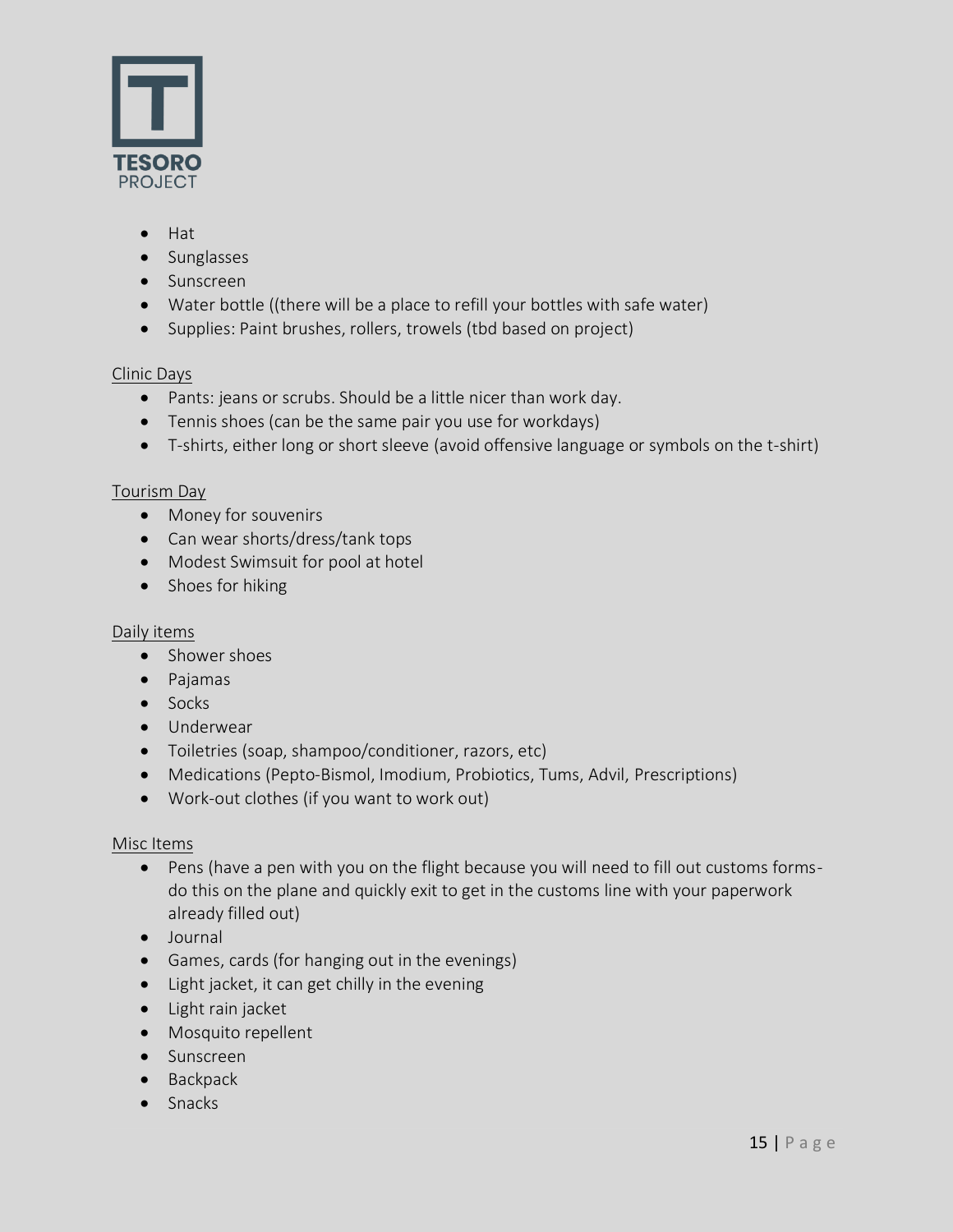

- Coffee creamer
- Therabands, Kinesiotape, Gloves, BP cuff, small rehab equipment

#### Travel Documents

- Passport (copy of passport stored in your bag)
- Flight information
- Have access to address at Seteca

#### Tourism Day (tourism activities could change based on availability)



You will depart early Friday morning to hike the Pacaya Volcano near Antigua, Guatemala. There is a moderately strenuous climb to the top. If you aren't quite able to make it there is an opportunity to purchase a donkey ride to the top. You will need to bring cash to pay for the donkey if needed. American dollars are accepted here. Bring water and enjoy the activity. Afterwards you will go to a hotel in Antigua

for lunch and can enjoy the afternoon by shopping for coffee, chocolate, and Guatemalan art and textiles. Head to the cathedral square and up to 5a Calle Norte to see the Santa Catalina Arch. Don't miss the Choco-Museo near the arch. Dinner will be provided at the hotel and we request that you stay at the hotel after dinner for safety. Breakfast will be available prior to departure to the airport.

Antigua, Guatemala is a beautiful, quaint city located 40 km west of Guatemala City. It has been designated a UNESCO World Heritage Site and is well known for its preservation of Spanish-Baroque inspired architecture and numerous ruins of colonial churches. Not to miss sites in Antigua include: Santa Catalina Arch, Cerro de la Cruz, El Mercado, Parque Central, Iglesia de La Merced, Museo Casa del Tejido, Choco Museum. Great coffee shops at The Refuge, San Martin, and Bella Vista.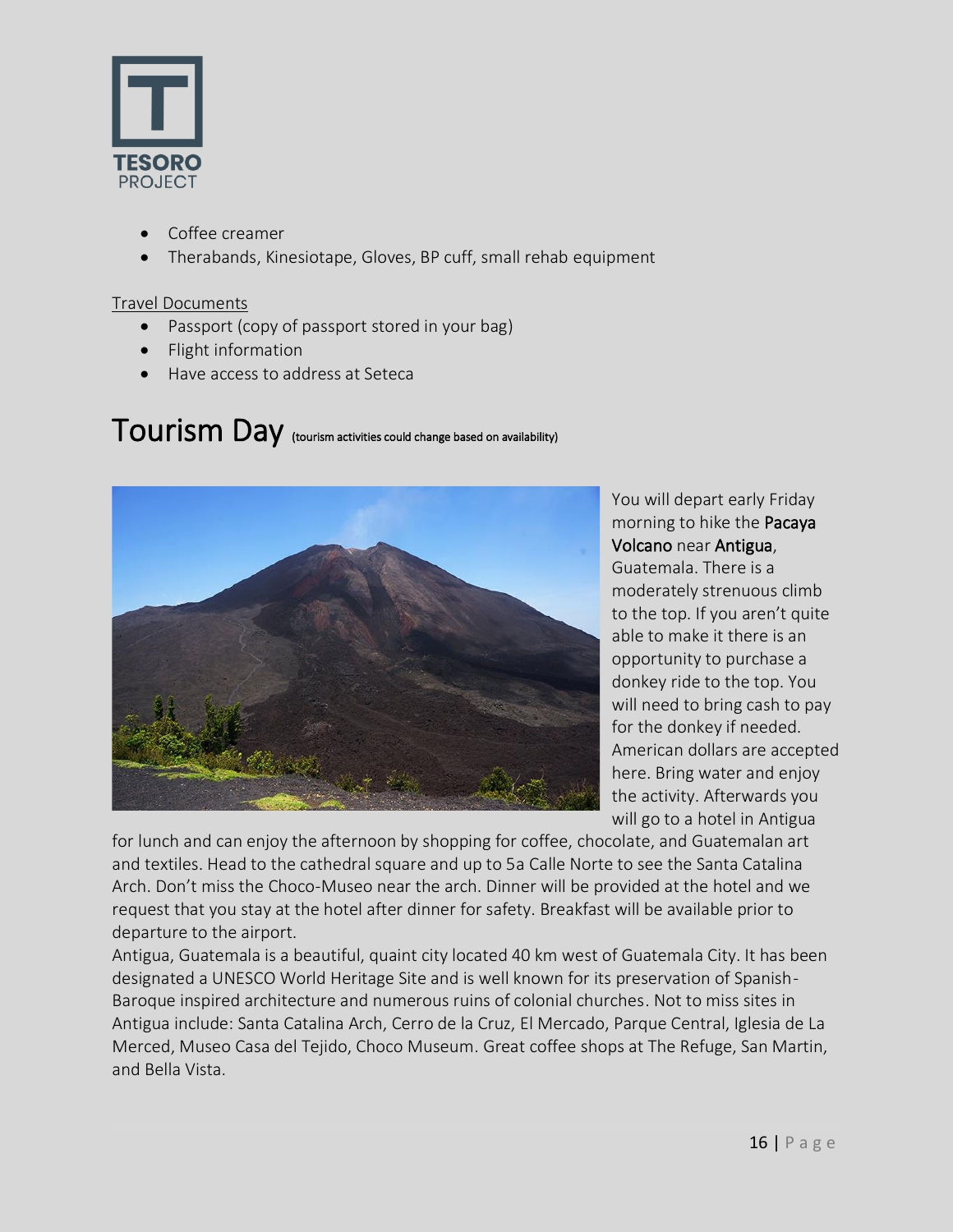

The team hotel for this trip is Pensativo House Hotel: 4 Avenida Sur, Antigua, Guatemala. [www.pensativohousehotel.com](http://www.pensativohousehotel.com/) *See Map of Antigua in Appendix.* 

## Financial Policies

## Financial Expectations

The cost of the Trip (as of June 2021) is \$1500 plus airfare. An initial deposit of \$500 is required, is non-refundable and non-transferrable to other trips. The trip cost covers lodging, transportation, meals, translators, trip projects, a tourism activity, travel insurance, and administrative costs for managing the trip. It does not cover personal expenses such as checked bags, gifts, souvenirs, or snacks. It also does not cover trip cancellation insurance.

## Trip Cancellation Insurance

If you wish to purchase trip cancellation insurance, you will need to do so at the time of your first deposit. Tesoro Project recommends that trip participants consider purchasing an individual trip cancellation policy at the time of the initial deposit, which would cover the trip costs (plan dependent) should someone have to back out of the trip for an unexpected emergency. Many plans can be found online, but one plan that offers trip cancellation insurance *for any reason* can be found at [www.sevencorners.com.](http://www.sevencorners.com/) It will be your responsibility to know what plan you are purchasing and understand how it works.

## Airfare

It is highly recommended that the team book travel together so that the team can arrive to the destination at the same time and safely travel to the lodging site together. If you book your own flight you will be responsible for the cost and arranging your own transportation to and from the airport. You must communicate your flight arrangements to your trip coordinator 6 weeks prior to departure. If you wish for Tesoro Project to book your flight, you will need to pay an additional \$500 as a deposit towards the cost of your airfare from Austin to Guatemala at least 4 months prior to departure. Your trip coordinator will let you know when that deposit is due. Once flights are secured the final cost will be communicated to you and you will be responsible for payment 6 weeks prior to departure.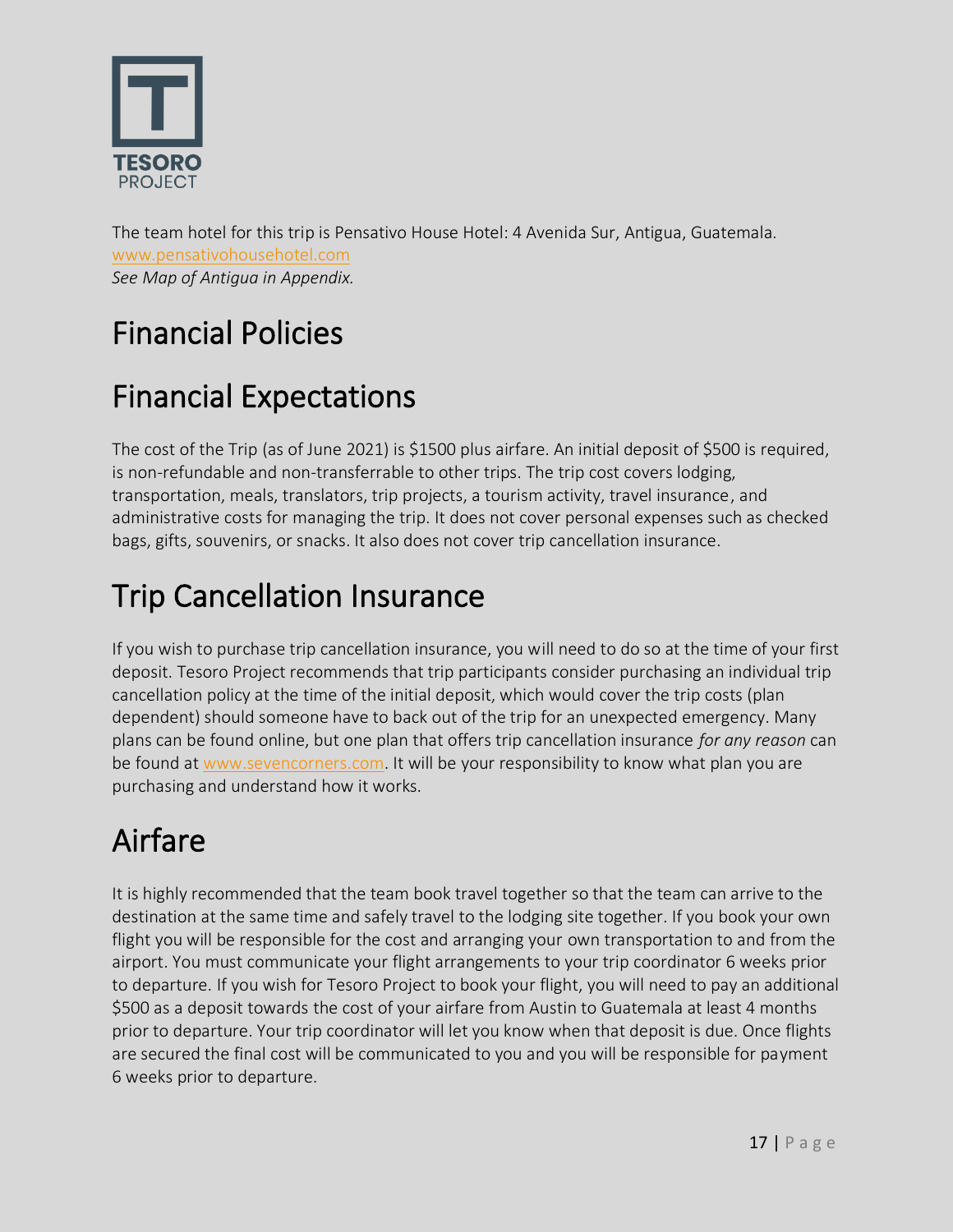

## If you book your own airfare

You are responsible for arranging your own transportation to and from the airport to the team's lodging sight on the arrival and departure days. You may contact the following reputable services to handle your transportation needs.

Realtours: contact Julisa through Whatsapp at +502-4212-6848 OR

GuateGo Shuttles[: www.guatego.com](http://www.guatego.com/)

#### Payments

Payments for the cost of the trip and airfare (if Tesoro Project is booking your flight) may be made online by credit card at [www.tesoroproject.org](http://www.tesoroproject.org/) or by mailing a personal check.

Instructions for paying online are outlined below:

- 1. Go to [www.tesoroproject.org](http://www.tesoroproject.org/)
- 2. Click the donate button
- 3. Under select a campaign, enter trip fee.
- 4. Select the amount or enter your custom amount.
- 5. Under transaction options select that you will cover the transaction fee (required).
- 6. If someone is donating for you, they need to type your name in the "I am donating to cover trip costs for"
- 7. The donor will receive an automatically generated tax-exempt receipt should the online platform be used.

If payment by check is preferred, checks must be made payable to "Tesoro Project" and mailed to:

Tesoro Project 130 Plum Path Kyle, TX 78640

We ask that participants do not send cash through the mail. If a check is mailed, please include the donors name, trip participant name, and email address so that a receipt can be sent to the donor.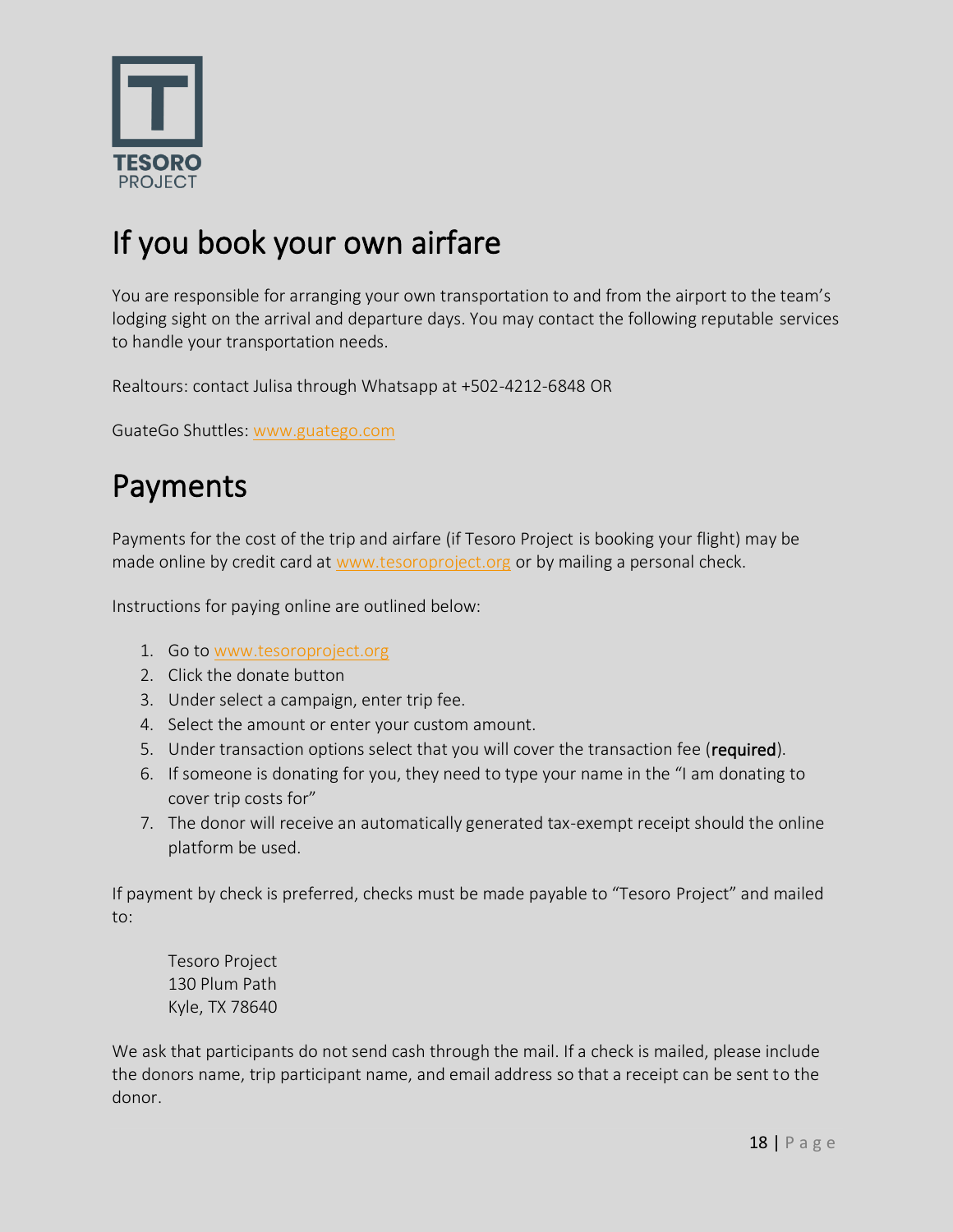

Payments may be split into TWO separate payments (1) non-refundable deposit of \$500 and (2) the balance of the total. Payment dates will be communicated to you at the time of your initial deposit. Late payments may be subject to a \$25/day late charge or a forfeiting of your place on the trip without a refund.

## Tax-Deductible Expenses

Although you cannot deduct the value of your services given to Tesoro Project, you may be able to deduct some amounts you pay out-of-pocket while serving. To qualify for a deduction, the out-of-pocket expenses must be:

- Unreimbursed
- Directly connected with the services you are providing to Tesoro Project
- Expenses you had only because of the service you gave, and
- Not personal, living, or family expenses (such as entertainment and sightseeing).

If you travel to serve Tesoro Project on a team trip, your travel expenses may be deductible. Deductible travel expenses may include:

- Air, bus, and/or taxi transportation
- Lodging costs
- Cost of meals

To substantiate your donation for the IRS you will need to keep adequate records such as receipts and expense logs. You do not need to submit these receipts to Tesoro Project.

The IRS requires that, if you incur any single expense (such as an airline ticket) of \$250 or more, you must receive an acknowledgement to confirm no goods or services were provided by Tesoro Project in exchange for your contribution and service. This letter serves as aforementioned acknowledgement. For reference, Tesoro Project's tax identification number is 83-0748251.

Tesoro Project assumes all travelers, regardless of age or skill set, contribute toward the relational work of the ministry in Guatemala. As with any tax matter, you should consult a qualified tax professional to determine how the tax regulations apply to your circumstances. IRS Publication 526 *Charitable Contributions* contains additional information about deducting out-ofpocket expenses.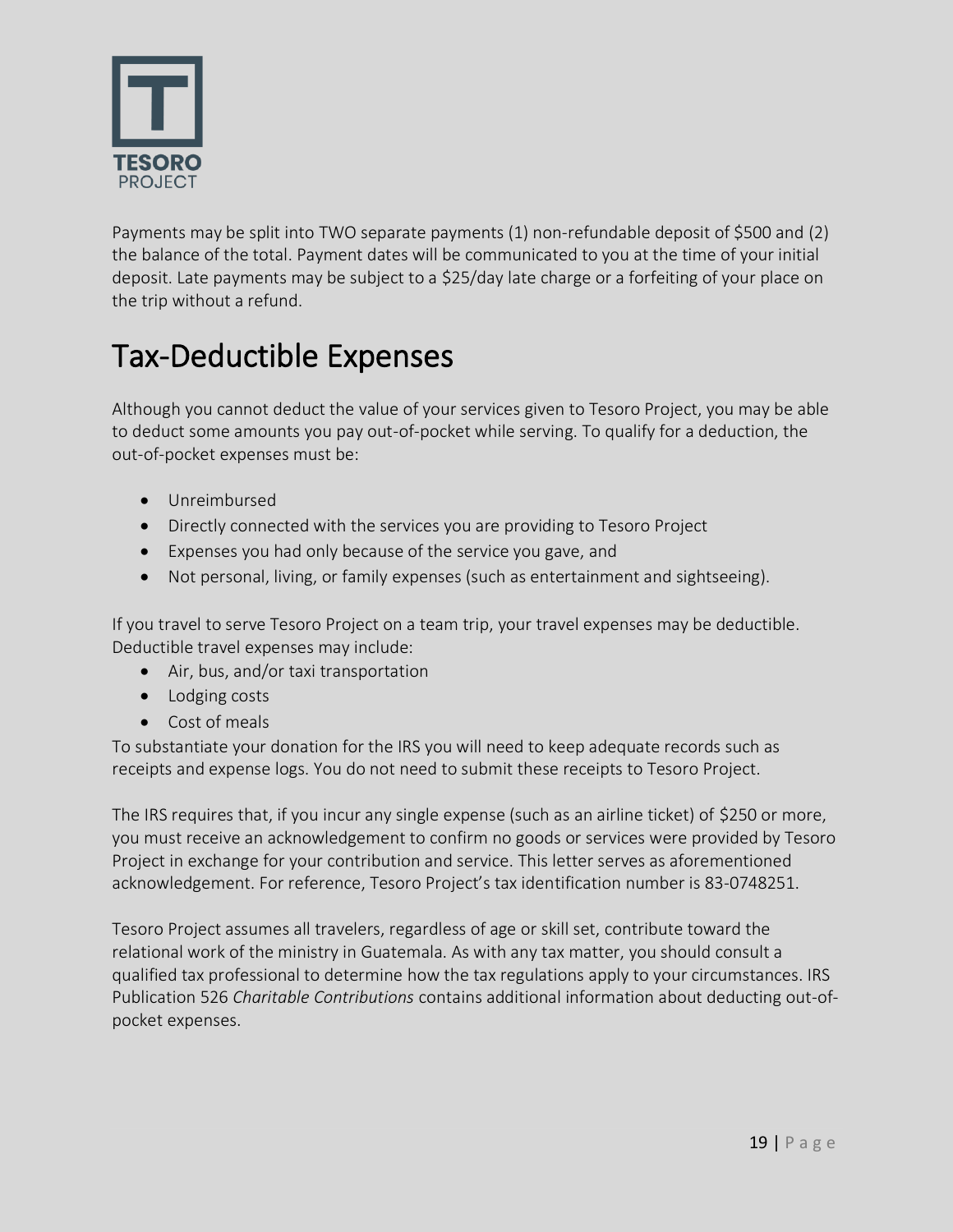

Please note: If you have given funds directly to Tesoro Project for the cost of this trip, you will be sent a Year-End Giving Statement in the coming January to acknowledge those gifts for the previous calendar year.

## Raising Financial Support

Many people decide to raise financial support for their trip by reaching out to friends and family. The primary way people fund raise is through support letters and sharing online. This communication shares about the trip, the team, and gives specifics about how people can help through prayer, supplies, and financial support. Feel free to review our *Sample Support Letter* in the Appendix. Please do not copy the letter word for word, instead use it as a guide for how your letter could look. Most gifts are tax-deductible due to Tesoro Project's status as a 501(c)3 nonprofit organization. Donors who give funds directly to the ministry will be sent a receipt to acknowledge their gifts.

#### Tesoro Project Fundraising Policies:

- 1. Sometimes a team will want to organize a fundraiser event. All fundraisers that are organized by trip participants must be completed and money from the donor must be received prior to the final payment due date for the scheduled trip (approximately 6 weeks prior to departure). If any donations are received after the due date, they will be moved into Tesoro Project's general fund. No refunds will be given.
- 2. If trip participants wish to organize a fundraiser with a local business (ie. Chick-Fil-A, Burger-Fi, P Terry's, Double Dave's, etc.), you should use the Tesoro Project Tax ID number so that the donor can receive a tax deduction. The number is 83-0748251 and checks can be mailed to Tesoro Project, 130 Plum Path, Kyle, TX 78640. This donation will go towards the entire group project cost and will be divided equally among every team member for that trip.
- 3. If an individual raises money in excess of the cost of their trip from individual donors into the Tesoro Project account, the excess money will go into the general fund of Tesoro Project and may be used to cover additional project expenses as the trip leaders deem appropriate.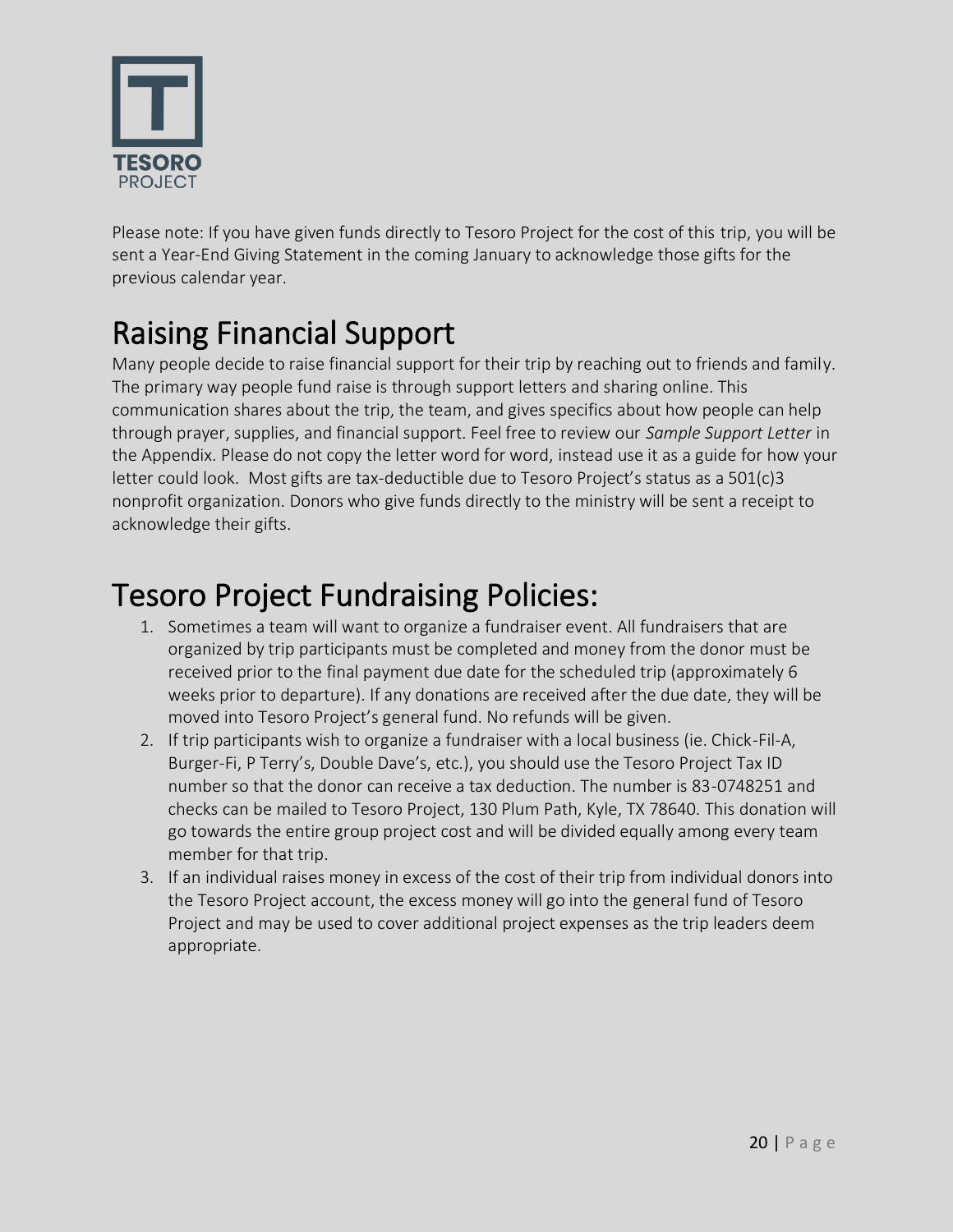

## Trip Cancellation Policy

Our cancellation policy has been created to protect the ministry of Tesoro Project and to encourage a trip participant to travel on a future trip. Your program fees are used to cover logistics, planning, supplies, travel, and administrative expenses.

In the event the trip participant cancels the trip, funds that are given to Tesoro Project by the trip participant cannot be refunded. The trip participant is responsible for any incurred fees as a result of the cancellation. Once Tesoro Project's costs are covered, Tesoro Project will hold the trip participant's trip funds, with the exception of the first non-refundable deposit, for a replacement trip that must take place within 12 months from your original trip dates. For example, a trip cancelled in April of 2019 can be taken through April 2020. We will work with you to schedule this follow up trip.

If Tesoro Project must call off the trip for any reason (e.g. national safety concerns, widespread illness or natural disaster) we will refund back to the trip participant the monetary contributions that you personally have given for on the ground costs. Tesoro Project is not able to offer a refund for costs that have already been incurred when a trip is cancelled (e.g. airfare, nonrefundable program costs). For example, Tesoro Project cannot recuperate insurance, credit card fees, airfare purchases, any in country payments for services, etc. and thus we cannot offer the refund to you. Funds that are given to Tesoro Project for trip costs on behalf of the trip participant (e.g. raised support/funding/gifts) cannot be refunded in any situation due to audit regulations. Tesoro Project recommends that trip participants consider purchasing an individual trip cancellation policy at the time of the initial deposit, which would cover the trip costs (plan dependent) should an emergency prevent the trip from occurring. Many plans can be found online, but one plan that offers trip cancellation insurance for any reason can be found at [www.sevencorners.com.](http://www.sevencorners.com/)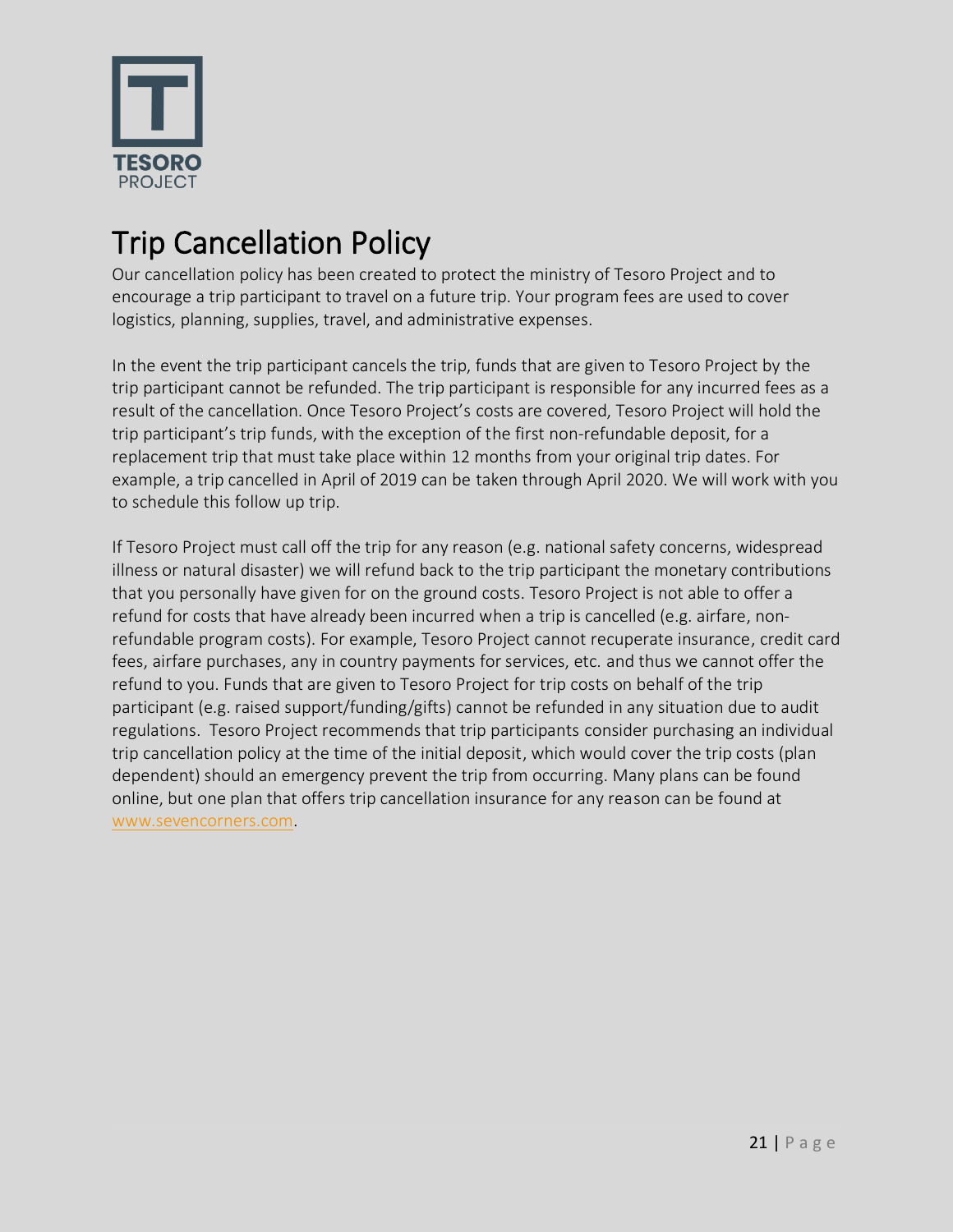

.

## APPENDIX

#### SAMPLE Letter template

Date Your Name Street City, State ZIP Dear [Donor's Name], My name is [your name] and I am (a Physical Therapy/Occupational Therapy Student in my \_\_ trimester at The University of St. Augustine for Health Sciences in Austin, TX. I am looking to raise \$2000 to help me pay for a service-learning trip with Tesoro Project (www.tesoroproject.org) to Guatemala in April 2019. The money will go towards helping to make physical and occupational therapy services more sustainable to the community that lives and works at Central America's largest garbage dump. There are approximately 13,000 people who survive by scavenging the landfill daily to find items for resale, such as food and clothing. One of my professors has been taking students to this area for the past 5 years. Her teams have built five homes for families, serviced approximately 150 patients each year, and have expanded services to rural Guatemala just last year. She has recently co-founded a non-profit (Tesoro Project) to assist in the efforts to provide rehabilitation services more than just during these annual trips. Currently, efforts are underway to train local therapy providers to be committed to entering this community to offer services, where none are present. These annual service trips provide me as a student, an experience to practice my skills with trained professionals and understand various aspects of poverty.

[Include information about why the cause or project is important to you and how it could potentially impact the reader or those you serve].

I'm writing to ask you to support me with a financial gift. Just a small donation of \$25, \$50 or \$100 can help me reach my goal of \$2000 to cover the cost of the trip including airfare, lodging, meals, and the service projects including rehab clinics, health promotion clinics, and home building to improve the sanitary and safety conditions of a family in need.

[When possible, add a personal connection to tie the donor to the cause. For example, if you're raising money to help build a school in a developing country and you're writing to a teacher, emphasize the fact that everyone deserves a quality education].

Thank you in advance for your contribution. You have no idea how much it means to me to have your support.

Here are the ways you can make a donation: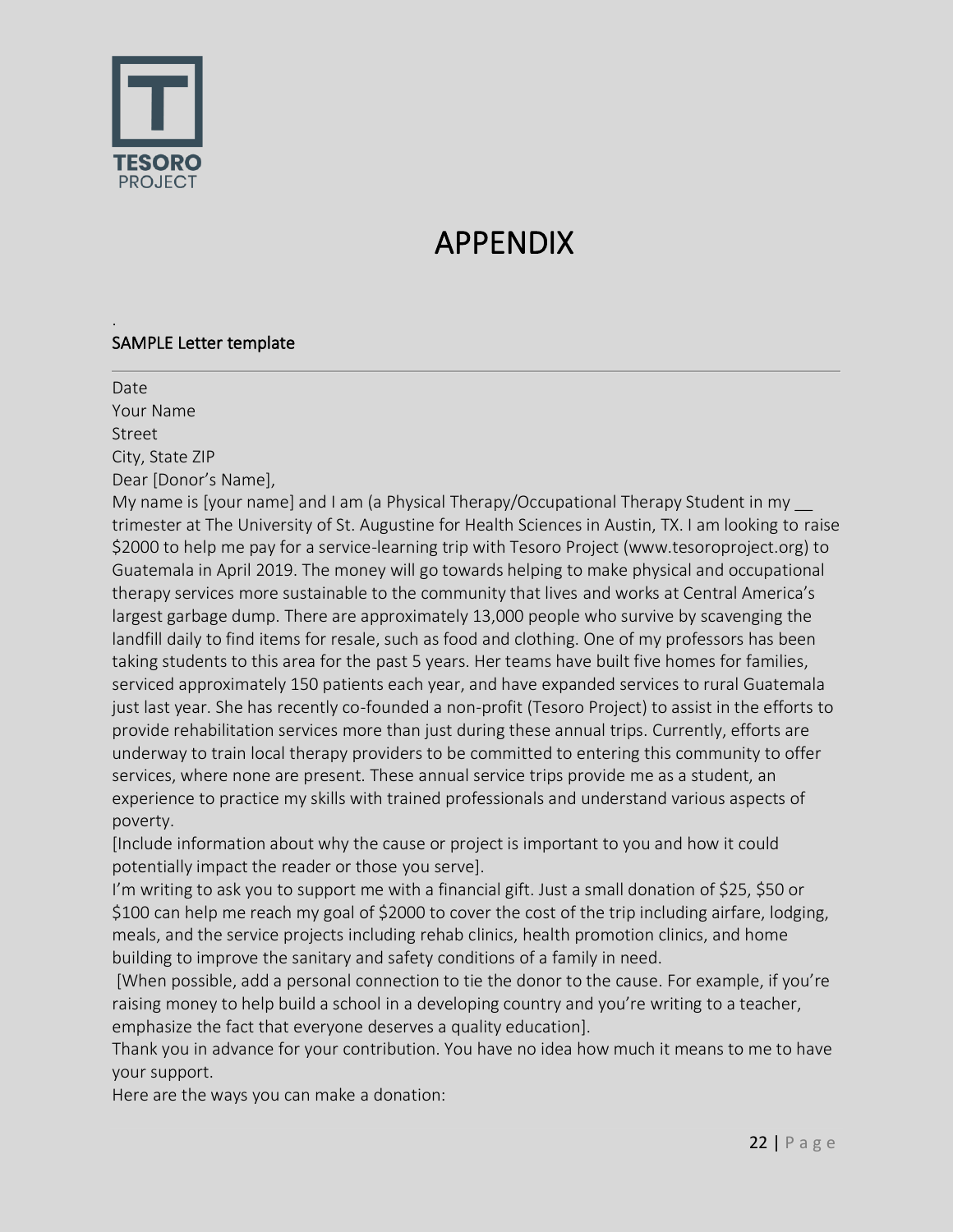

— Make a donation online at [https://tesoroproject.kindful.com/?campaign=1041381.](https://tesoroproject.kindful.com/?campaign=1041381). Please indicate that this money is to go to me when you donate so it will be directed towards my cost. — Send a check made out to Tesoro Project in the pre-stamped envelope I've included (no cash, please!)

— Come to my fundraising event on [date] at [location] [when applicable- consider as a team contacting BurgerFi, Chick-Fil-A or Double Daves to host a fundraising event!!! Thank you again!

Sincerely,

[Your signature] [Your typed name]